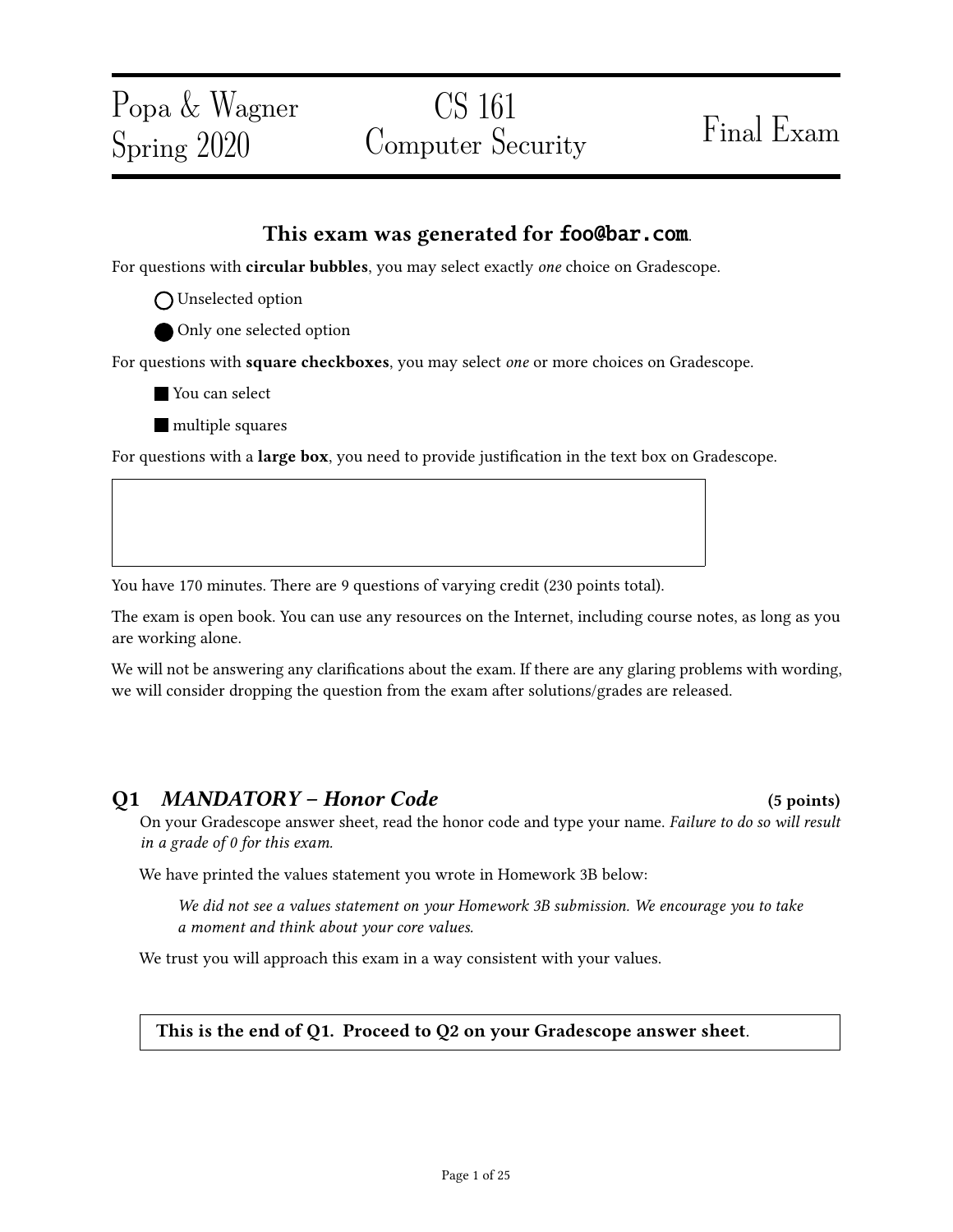| Q2.2 TRUE or FALSE: An on-path attacker can learn the request parameters of a GET request loaded<br>over HTTPS.                                                                           |       |
|-------------------------------------------------------------------------------------------------------------------------------------------------------------------------------------------|-------|
| TRUE                                                                                                                                                                                      | FALSE |
| Q2.3 TRUE or FALSE: An on-path attacker can learn the request parameters of a GET request loaded<br>over HTTP.                                                                            |       |
| TRUE                                                                                                                                                                                      | FALSE |
| Q2.4 TRUE or FALSE: Parameterized SQL is generally safer than forming a SQL query through string<br>concatenation because you are less likely to be vulnerable to a SQL injection attack. |       |
| TRUE                                                                                                                                                                                      | FALSE |
| Q2.5 TRUE or FALSE: In DNSSEC, if the root key is compromised, then no DNS records can be trusted.                                                                                        |       |
| True                                                                                                                                                                                      | FALSE |

Q2.6 TRUE or FALSE: Diffie-Hellman is an effective mitigation against ROP (Return-Oriented Programming) attacks.

Q2.1 True or False: If a victim is logged into a session on https://bank.com/ in one tab and visits

an attacker's website in another, the attacker can run JavaScript to load a form at

https://bank.com/transfer and extract the CSRF token from it.

 $\bigcap$  True  $\bigcap$  False

|  | O TRUE |  | $O$ FALSE |
|--|--------|--|-----------|
|--|--------|--|-----------|

Q2.7 TRUE or FALSE: Using  $H(x) = SHA256(x)$ , where x is a message, forms a secure message authentication code.

| O TRUE | $O$ FALSE |
|--------|-----------|
|--------|-----------|

- Q2.8 True or False: Encrypting a message with AES-CBC mode and a random IV is IND-CPA secure.
	- $\bigcap$  True  $\bigcap$  False

Q2.9 TRUE or FALSE: There is no reason to use IP with UDP, since both only provide best-effort delivery.

 $\bigcap$  True  $\bigcap$  False

Q2.10 True or False: TLS has end-to-end security, so it is secure against an attacker who steals the private key of the server.

 $Q2$  True/false (72 points)

Each true/false is worth 2 points.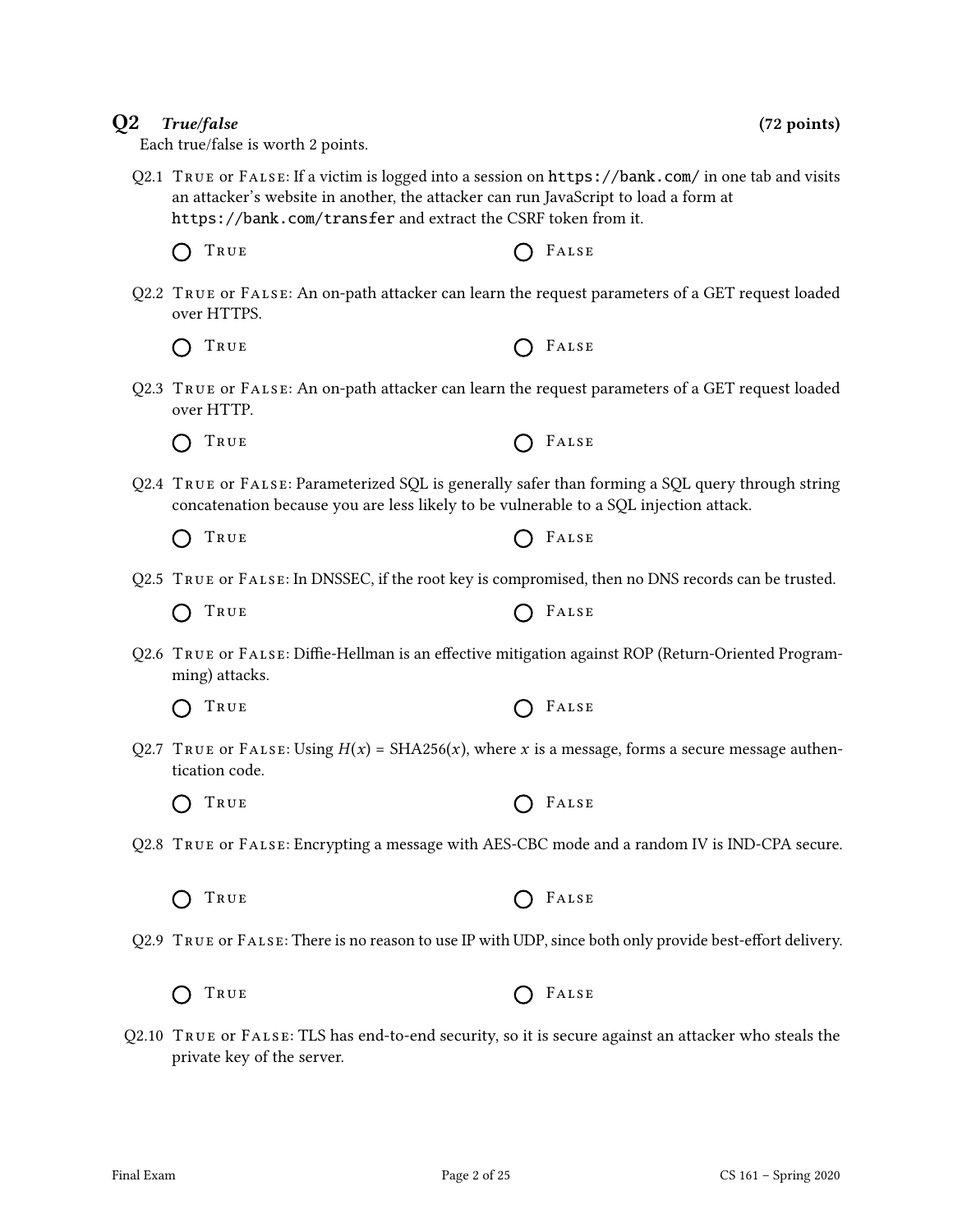$\bigcap$  True  $\bigcap$  False

- Q2.11 True or False: If the entire Internet stopped using HTTP POST requests and only allowed HTTP GET requests, CSRF attacks would still be possible.
	- $\bigcap$  True  $\bigcap$  False
- Q2.12 True or False: Suppose we compile a program with 512-bit canaries, and the program produces no output (so it is impossible to leak the value of the canary). It is possible to successfully write to memory located above the stack canary.
	- TRUE **C** FALSE  $\bigcap$
- Q2.13 True or False: Suppose that in an IND-CPA game for some encryption scheme, there is an attacker who finds a way to guess the random bit correctly with probability 0.4. The scheme could still be IND-CPA.

 $\bigcap$  True  $\bigcap$  False

Q2.14 True or False: There is nothing a man-in-the-middle attacker (MITM) can do to interfere with a DNSSEC query.

 $O$  FALSE

|  | R U<br>Ð.<br>۰.<br>. .<br>- -<br>$\sim$<br>- - |  |
|--|------------------------------------------------|--|
|--|------------------------------------------------|--|

- Q2.15 True or False: It is secure for a server to generate session tokens based only on timestamp to the nearest second, as long as every user receives a unique token.
	- $\bigcap$  True  $\bigcap$  False
- Q2.16 True or False: Destination port randomization could be implemented to increase the security of DNS without breaking the DNS protocol shown in lecture.

 $\bigcap$  True  $\bigcap$  False

Q2.17 TRUE OF FALSE: Let  $S(k, M)$  be the signing function for RSA signatures. Consider a new scheme with a signing function  $S'(k, M) = [S(k, M] | r)$ , where r is a randomly chosen nonce and  $\parallel$  is concatenation. This scheme is IND-CPA secure.

 $\bigcap$  True  $\bigcap$  False

Q2.18 TRUE OF FALSE: If every website uses TLS and every cookie has the secure flag set, clickjacking attacks are still possible.

 $\bigcap$  True  $\bigcap$  False

- Q2.19 True or False: A script running on http://insecure.califlower.com can set a cookie that will be sent to http://secure.califlower.com.
	- $\bigcap$  True  $\bigcap$  False
- Q2.20 True or False: A script running on http://insecure.califlower.com can load http://secure.califlower.com in an iframe and read data, including cookies, from that iframe.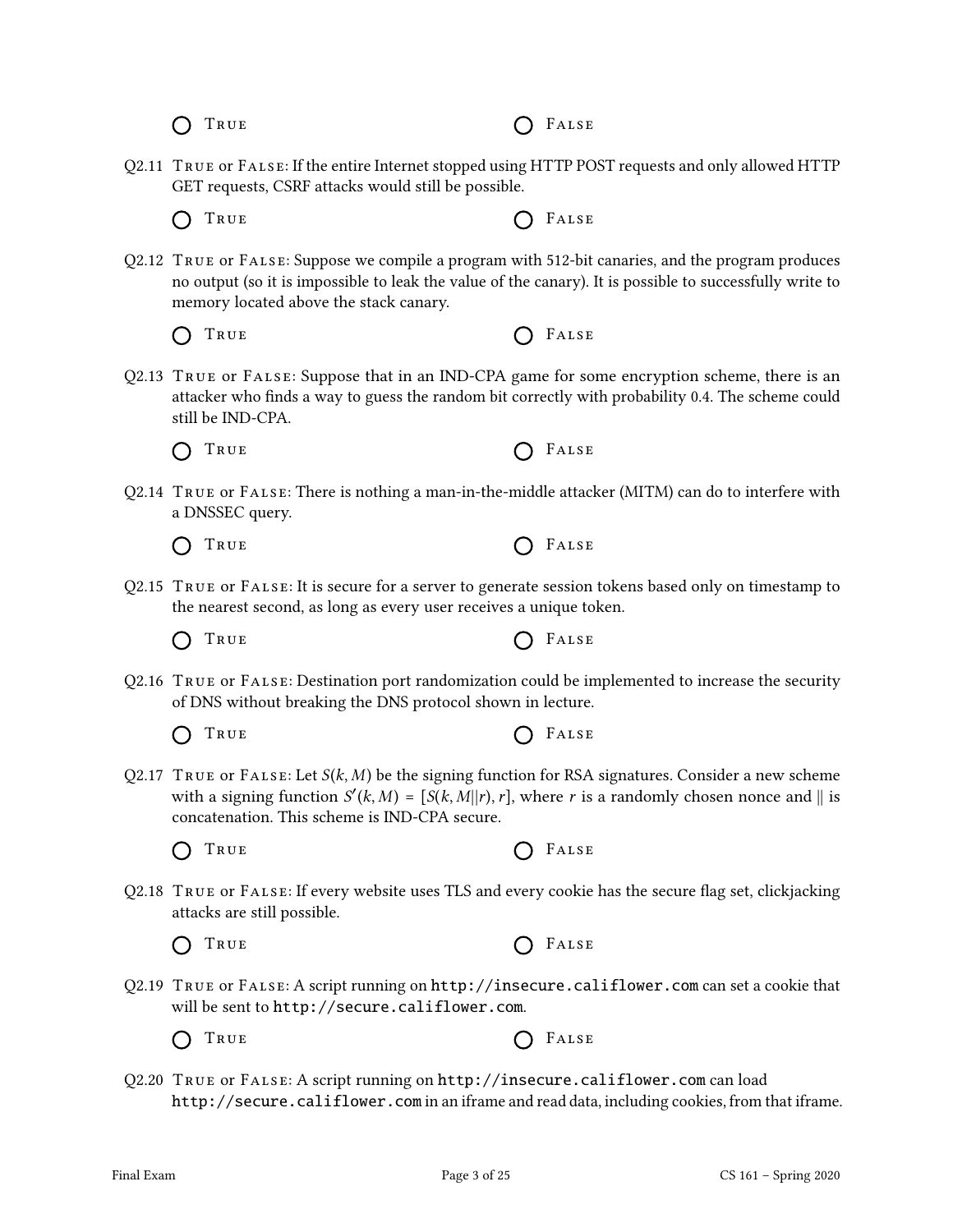| Q2.22 TRUE or FALSE: A cookie set by califlower.com without specifying a domain will be sent to<br>califlower.com and any subdomain of califlower.com.                                                                                                                                                          |       |
|-----------------------------------------------------------------------------------------------------------------------------------------------------------------------------------------------------------------------------------------------------------------------------------------------------------------|-------|
| TRUE                                                                                                                                                                                                                                                                                                            | FALSE |
| Q2.23 TRUE or FALSE: It is possible to set a cookie for http://califlower.com that cannot be accessed<br>by a script running on the same page.                                                                                                                                                                  |       |
| TRUE                                                                                                                                                                                                                                                                                                            | FALSE |
| Q2.24 TRUE or FALSE: A script running on http://califlower.com cannot set a cookie that will be<br>sent to https://califlower.com because they have different origins.                                                                                                                                          |       |
| TRUE                                                                                                                                                                                                                                                                                                            | FALSE |
| Q2.25 TRUE or FALSE: If http://califlower.com loads http://broccoli.com in an iframe, the<br>server of the child frame also receives all cookies that were originally sent to the server of the<br>parent frame.                                                                                                |       |
| TRUE                                                                                                                                                                                                                                                                                                            | FALSE |
| Q2.26 Suppose Harry the hacker exploits a vulnerability on http://weaksite.com to inject the fol-<br>lowing line of code: <script src="http://evil.com/script"></script> . Harry wants to<br>hack Alice by tricking her into visiting the page and running the script to steal her cookies for<br>weaksite.com. |       |
| TRUE OF FALSE: The Same-Origin Policy would prevent this attack.                                                                                                                                                                                                                                                |       |
| TRUE                                                                                                                                                                                                                                                                                                            | FALSE |
| Q2.27 Suppose Harry the hacker exploits a vulnerability on http://weaksite.com to inject the fol-<br>lowing line of code: <script src="http://evil.com/script"></script> . Harry wants to<br>hack Alice by tricking her into visiting the page and running the script to steal her cookies for<br>weaksite.com. |       |
| TRUE OF FALSE: Setting the Secure flag on the cookies would prevent this attack.                                                                                                                                                                                                                                |       |
| TRUE                                                                                                                                                                                                                                                                                                            | FALSE |
| Q2.28 Bob is trying to access https://store.nintendo.com to buy a Switch. Suppose Eve is an on-path<br>attacker on the same local network.                                                                                                                                                                      |       |

O TRUE O FALSE

O TRUE O FALSE

Q2.21 True or False: A script running on http://califlower.com/insecure can load

http://califlower.com/secure in an iframe and read data, including cookies, from that iframe.

True or False: Eve can stop Bob from accessing the Nintendo Store.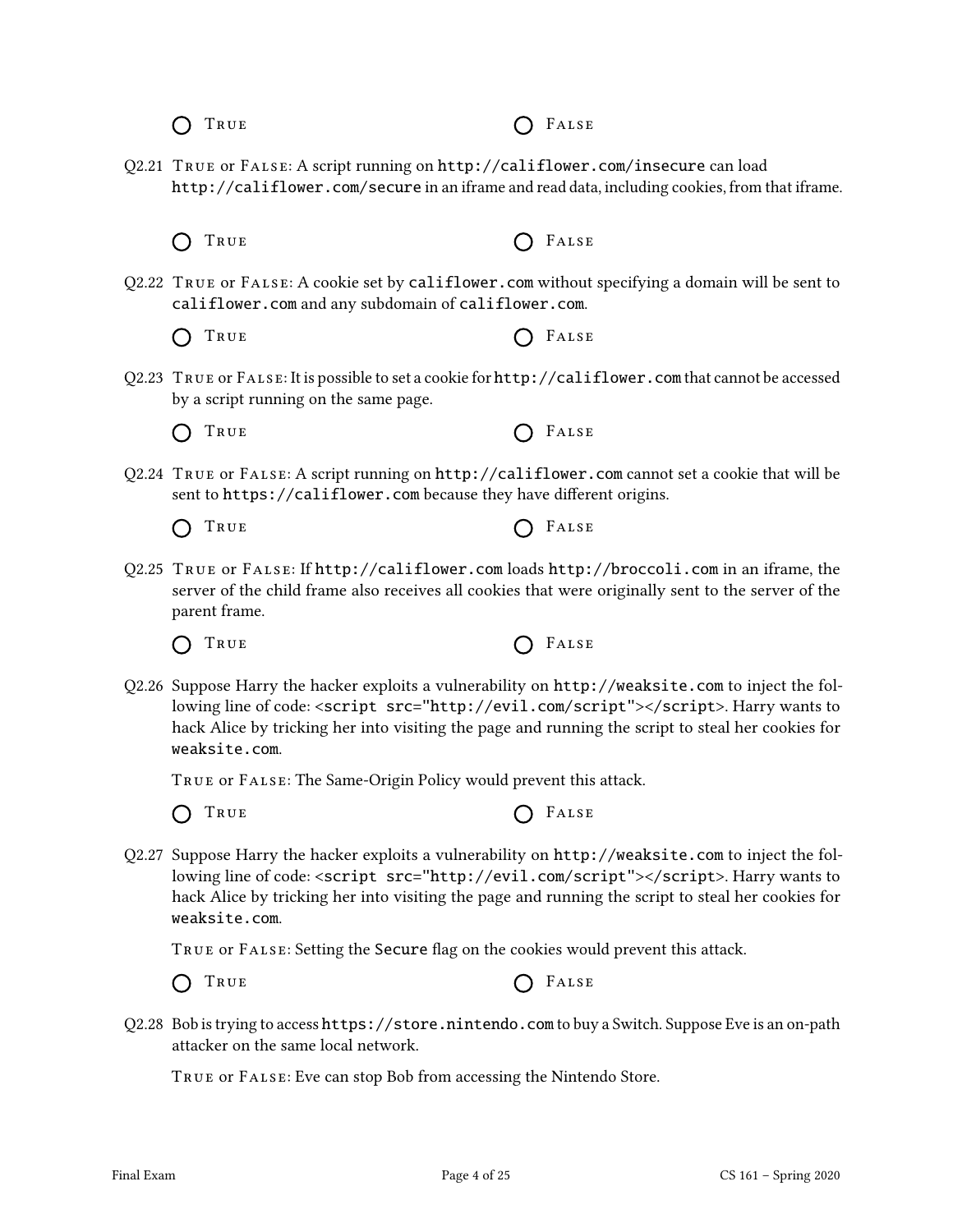|  | Q2.29 TRUE OF FALSE: As long as a user uses TLS to visit a website, Tor protects anonymity even if all |  |
|--|--------------------------------------------------------------------------------------------------------|--|

of their relays are malicious and colluding.

- $\bigcap$
- Q2.30 Assume you've set up a 3-relay Tor circuit to access some websites over HTTPS. A malicious adversary takes control of the entry relay, but the other two are honest and uncompromised. The adversary can now learn which website you are visiting.
	- TRUE **CONSTRUE**
- Q2.31 Assume you've set up a 3-relay Tor circuit to access some websites over HTTPS. A malicious adversary takes control of the middle relay, but the other two are honest and uncompromised. The adversary can now learn your identity.
	- $\bigcap$  True  $\bigcap$  False

 $\bigcap$  True  $\bigcap$  False

- Q2.32 Assume you've set up a 3-relay Tor circuit to access some websites over HTTPS. A malicious adversary takes control of the exit relay, but the other two are honest and uncompromised. The adversary can now learn which website you are visiting.
	- $\left( \right)$
- Q2.33 True or False: With the contact tracing protocol described in class, even if a user gets diagnosed and publishes their daily tracing key, it's impossible to track their movements for that day since their rolling identifier is re-generated every 10 minutes.
	- $\bigcap$  True  $\bigcap$  False
- Q2.34 True or False: The contact tracing protocol described in class doesn't require any centralized trust, since individuals' phones are running the protocol.
	- $\bigcap$  True  $\bigcap$  False
- Q2.35 True or False: In Bitcoin, once your transaction is successfully added to a block that lives on the longest chain, you can be guaranteed that it will never be lost.
	- $\bigcap$  True  $\bigcap$  False
- Q2.36 TRUE or FALSE: For certificate transparency, a Merkle tree might be preferred over a block chain since adding a new certificate can be done in constant time.

 $\bigcap$  True  $\bigcap$  False

This is the end of Q2. Proceed to Q3 on your Gradescope answer sheet. If you are finished with the exam and are ready to submit your answer sheet, please follow the [submission protocol.](#page-24-0)

TRUE **CELLES** 

TRUE **CONSTRUE**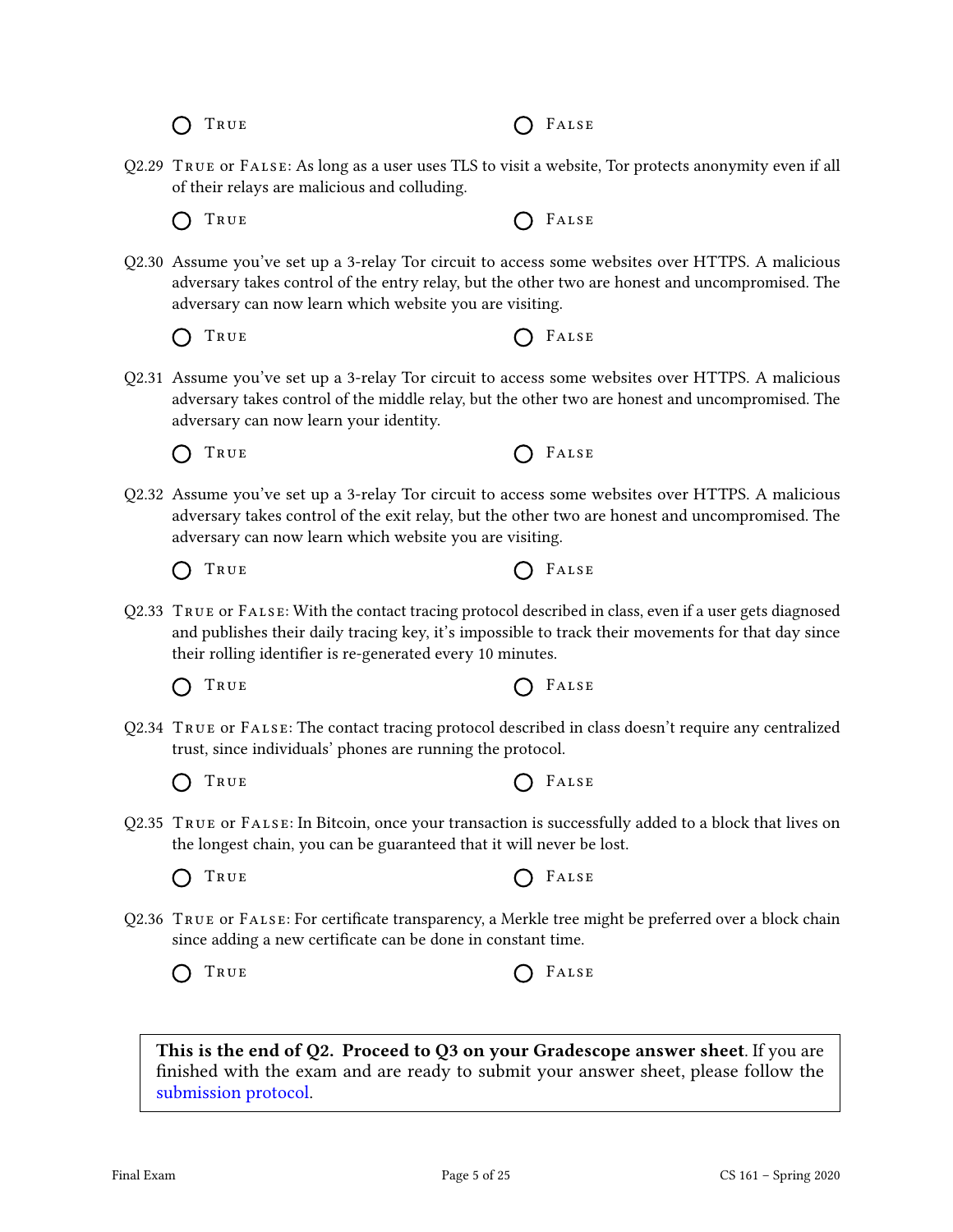### Q3 EvanBot's Last Creation (15 points)

Inspired by different AES modes of operation, EvanBot creates an encryption scheme that combines two existing modes of operation and names it AES-DMO (Dual Mode Operation). Provided below is an encryption schematic of AES-DMO.



(12 points) Fill in the numbered blanks for this incomplete decryption schematic of AES-DMO. Each blank is worth 1 point.

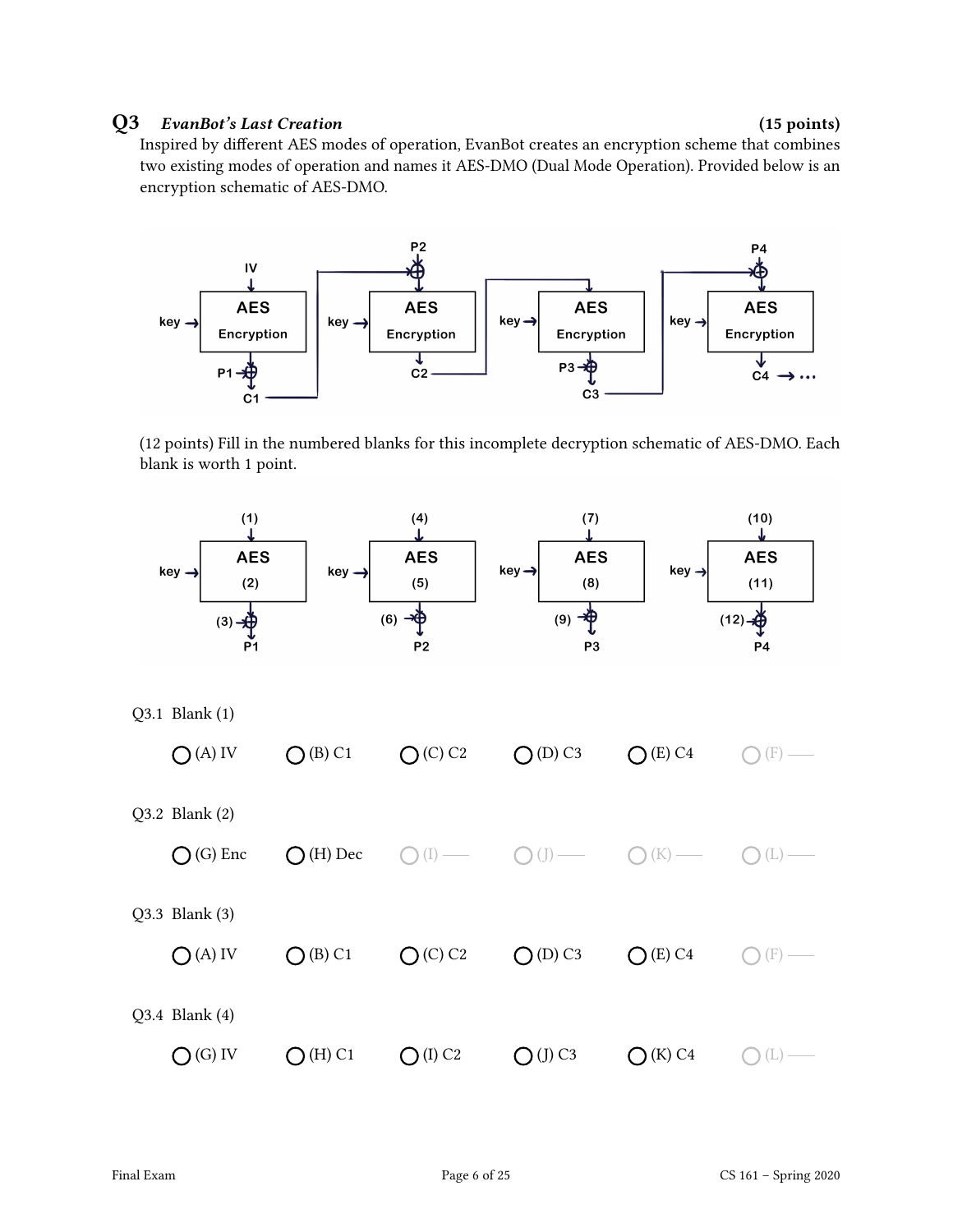| Q3.5 Blank (5)                                                       |                                                            |                        |                        |                               |           |
|----------------------------------------------------------------------|------------------------------------------------------------|------------------------|------------------------|-------------------------------|-----------|
| $\bigcap$ (A) Enc                                                    | $\bigcap$ (B) Dec                                          | (C)                    | (D)                    | (E)                           | (F)       |
| Q3.6 Blank (6)                                                       |                                                            |                        |                        |                               |           |
| $O(G)$ IV                                                            | $O(H)$ C1                                                  | $O$ (I) C <sub>2</sub> | $O$ (J) C <sub>3</sub> | $\bigcirc$ (K) C <sub>4</sub> | (L)       |
|                                                                      |                                                            |                        |                        |                               |           |
| Q3.7 Blank (7)                                                       |                                                            |                        |                        |                               |           |
| $O(A)$ IV                                                            | $O$ (B) C1                                                 | $O(C)$ C <sub>2</sub>  | $O(D)$ C <sub>3</sub>  | $O(E)$ C <sub>4</sub>         | (F)       |
|                                                                      |                                                            |                        |                        |                               |           |
| Q3.8 Blank (8)                                                       |                                                            |                        |                        |                               |           |
| $\bigcap$ (G) Enc                                                    | $\bigcap$ (H) Dec                                          | (1)                    |                        | (K)                           | (L)       |
| Q3.9 Blank (9)                                                       |                                                            |                        |                        |                               |           |
|                                                                      |                                                            |                        |                        |                               |           |
| $O(A)$ IV                                                            | $O$ (B) C1                                                 | $O(C)$ C <sub>2</sub>  | $O(D)$ C <sub>3</sub>  | $O(E)$ C <sub>4</sub>         | (F)       |
| Q3.10 Blank (10)                                                     |                                                            |                        |                        |                               |           |
| $O(G)$ IV                                                            | $O(H)$ C1                                                  | $O$ (I) C <sub>2</sub> | $O$ (J) C <sub>3</sub> | $\bigcap$ (K) C4              | $(\perp)$ |
|                                                                      |                                                            |                        |                        |                               |           |
| Q3.11 Blank (11)                                                     |                                                            |                        |                        |                               |           |
| $\bigcap$ (A) Enc                                                    | $(B)$ Dec                                                  |                        | $\bigcup$              | (E)                           | (F)       |
|                                                                      |                                                            |                        |                        |                               |           |
| Q3.12 Blank (12)                                                     |                                                            |                        |                        |                               |           |
| $\bigcirc$ (G) IV                                                    | $O(H)$ C1                                                  | $O$ (I) C <sub>2</sub> | $O$ (J) C3             | $\bigcirc$ (K) C4             | $(\perp)$ |
|                                                                      | Q3.13 (3 points) Select all true statements about AES-DMO. |                        |                        |                               |           |
|                                                                      | $\Box$ (A) Encryption can be parallelized                  |                        |                        |                               |           |
| $\Box$ (B) Decryption can be parallelized                            |                                                            |                        |                        |                               |           |
| $\Box$ (C) AES-DMO is IND-CPA secure<br>$\Box$ (D) None of the above |                                                            |                        |                        |                               |           |
| (E)                                                                  |                                                            |                        |                        |                               |           |
| $(F)$ –                                                              |                                                            |                        |                        |                               |           |
|                                                                      |                                                            |                        |                        |                               |           |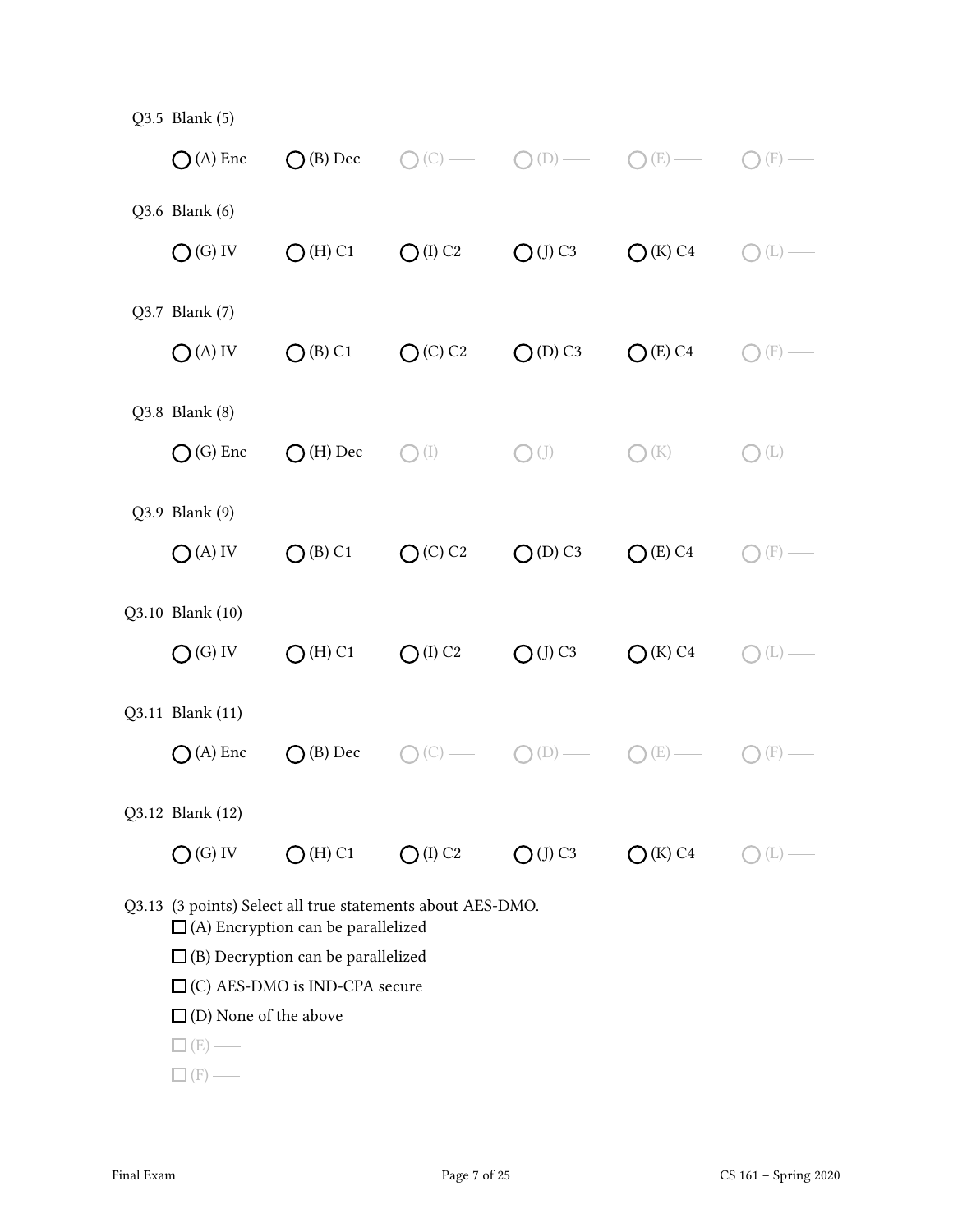This is the end of Q3. Proceed to Q4 on your Gradescope answer sheet. If you are nished with the exam and are ready to submit your answer sheet, please follow the [submission protocol.](#page-24-0)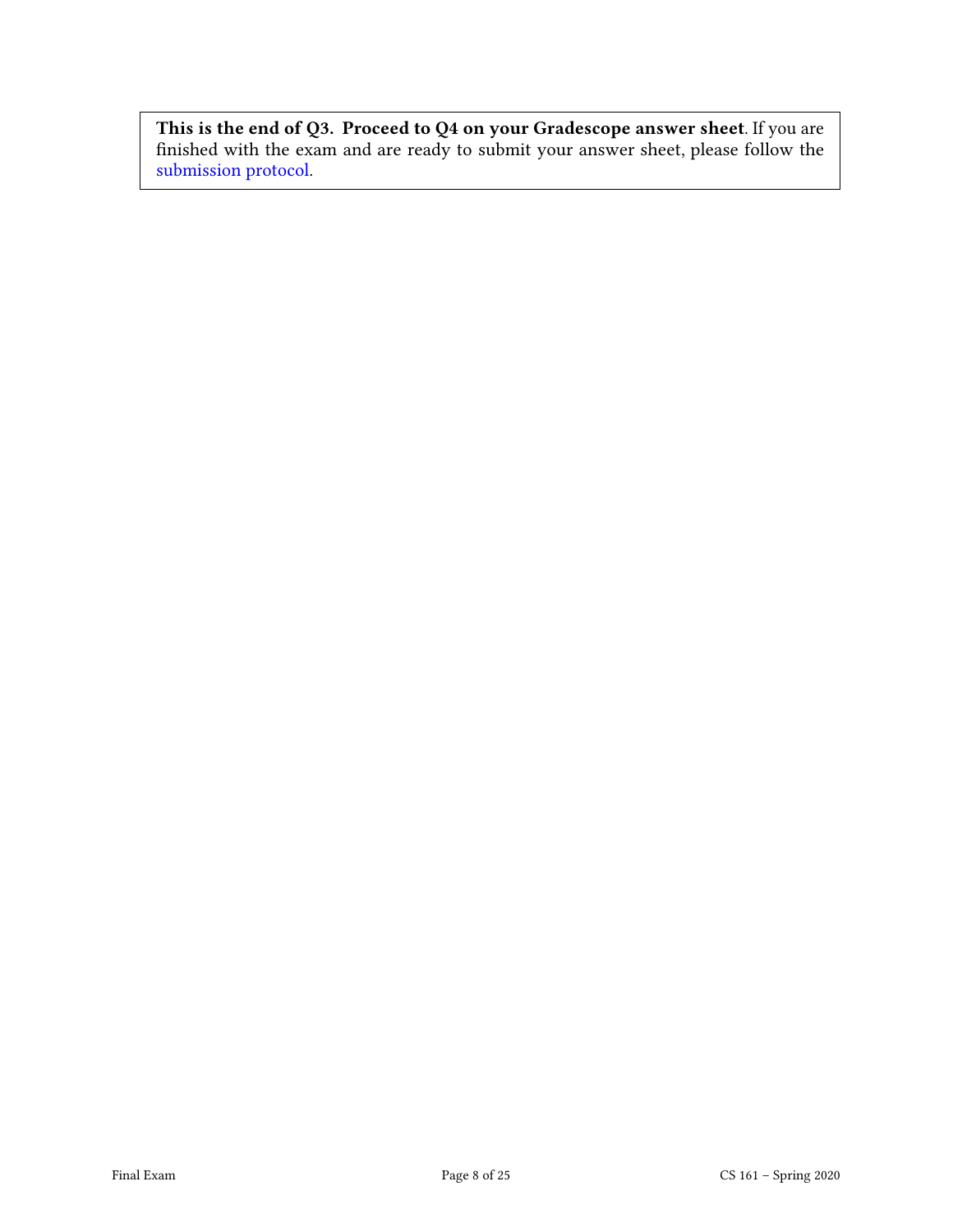#### Q4 ReenviebrmsoeC (Reasoning About Memory Safety) (11 points)

Alice is writing a function to interleave one string with the reverse of another string. However, she is worried about memory safety issues. She wants to define some conditions that would ensure the safety of her code.

```
1 void reverse combine (char * result, char * str1, char * str2)
2 \mid \{3 size t n = strlen (str1);
4 int i:
5 for (i = 0; i < str1en(str2); i++)6 \qquad \{7 \vert result [2 \times i] = \text{str1} [n-1-i];
8 result [2* i +1] = str2 [i];9 }
10 \vert result [2 \times i] = ' \ 0 ;
11}
```
For this question, let size(str) refer to the space allocated to str, and let len(str) refer to the length of str, not including the null terminator.

Q4.1 (3 points) Select all necessary precondition(s) for reverse\_combine to ensure memory safety (but not necessarily correct functionality).

| $\Box$ (A) str1 and str2 are null-terminated | $\Box$ (D) None of the above |
|----------------------------------------------|------------------------------|
| $\Box$ (B) result != NULL                    | $\Box$ (E) —                 |
| $\Box$ (C) result is null-terminated         | $\Box$ (F) —                 |

(4 points) Fill in the following blanks so that each statement is part of the precondition for reverse\_combine to ensure memory safety (but not necessarily correct functionality).

 $Q4.2$  len(str1)  $\_\_$  len(str2)

 $\bigcap(G)<$   $\bigcap(H)<=$   $\bigcap(I)=$   $\bigcap(J)>=$   $\bigcap(K)>$   $\bigcap(L)&\longrightarrow$ 

Q4.3 size(result) \_\_\_ 2\*len(str2)

 $\bigcap (A)$  <  $\bigcap (B)$  <=  $\bigcap (C)$  ==  $\bigcap (D)$  >=  $\bigcap (E)$  >  $\bigcap (F)$   $\longrightarrow$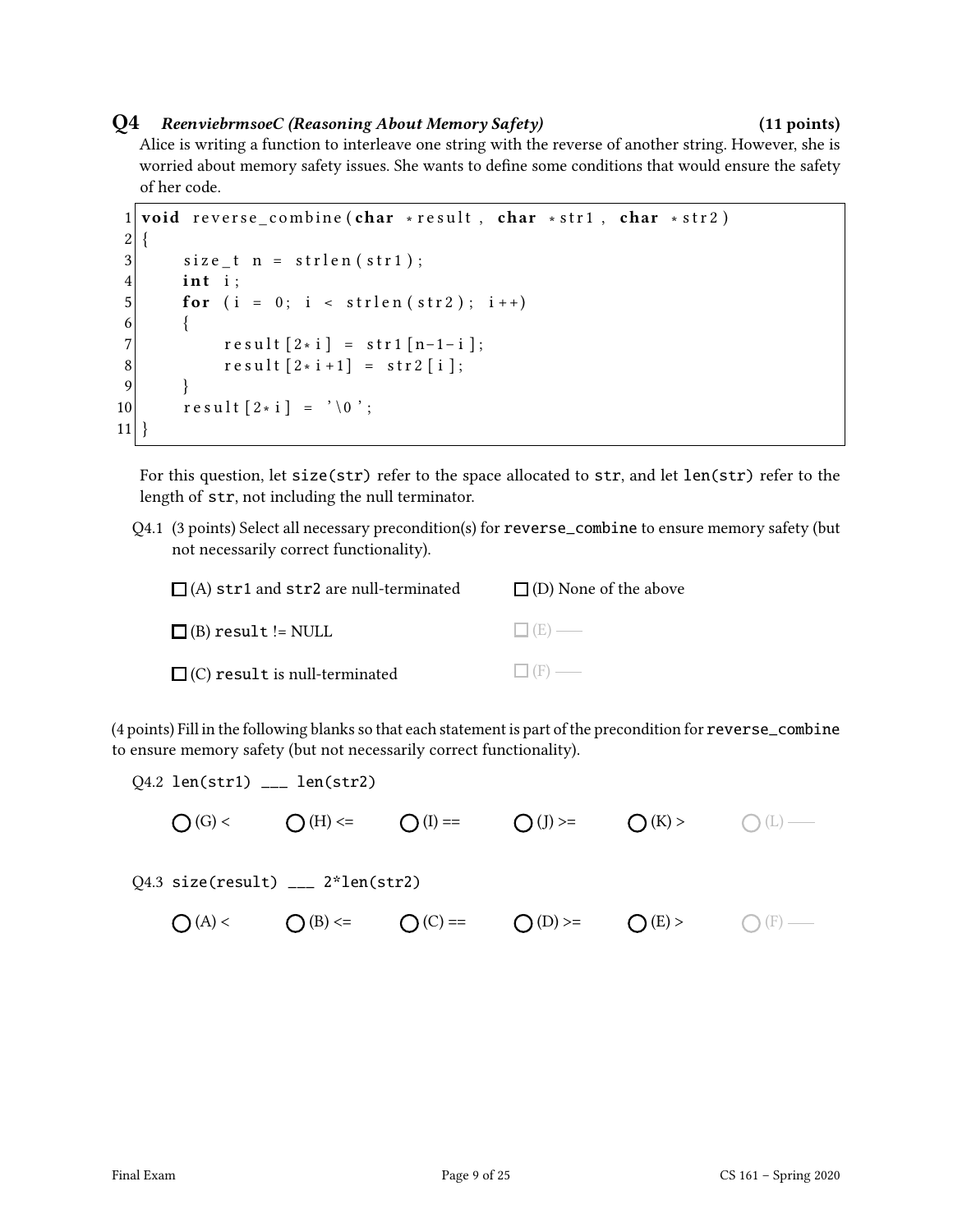(4 points) Fill in the following blanks so that each statement is an invariant that is guaranteed to hold at line 5, assuming the function's precondition holds. Choose the most restrictive invariant (i.e. if both  $a < b$ ) and  $a \leq b$  are true, you should choose  $\leq$ ).



This is the end of Q4. Proceed to Q5 on your Gradescope answer sheet. If you are finished with the exam and are ready to submit your answer sheet, please follow the [submission protocol.](#page-24-0)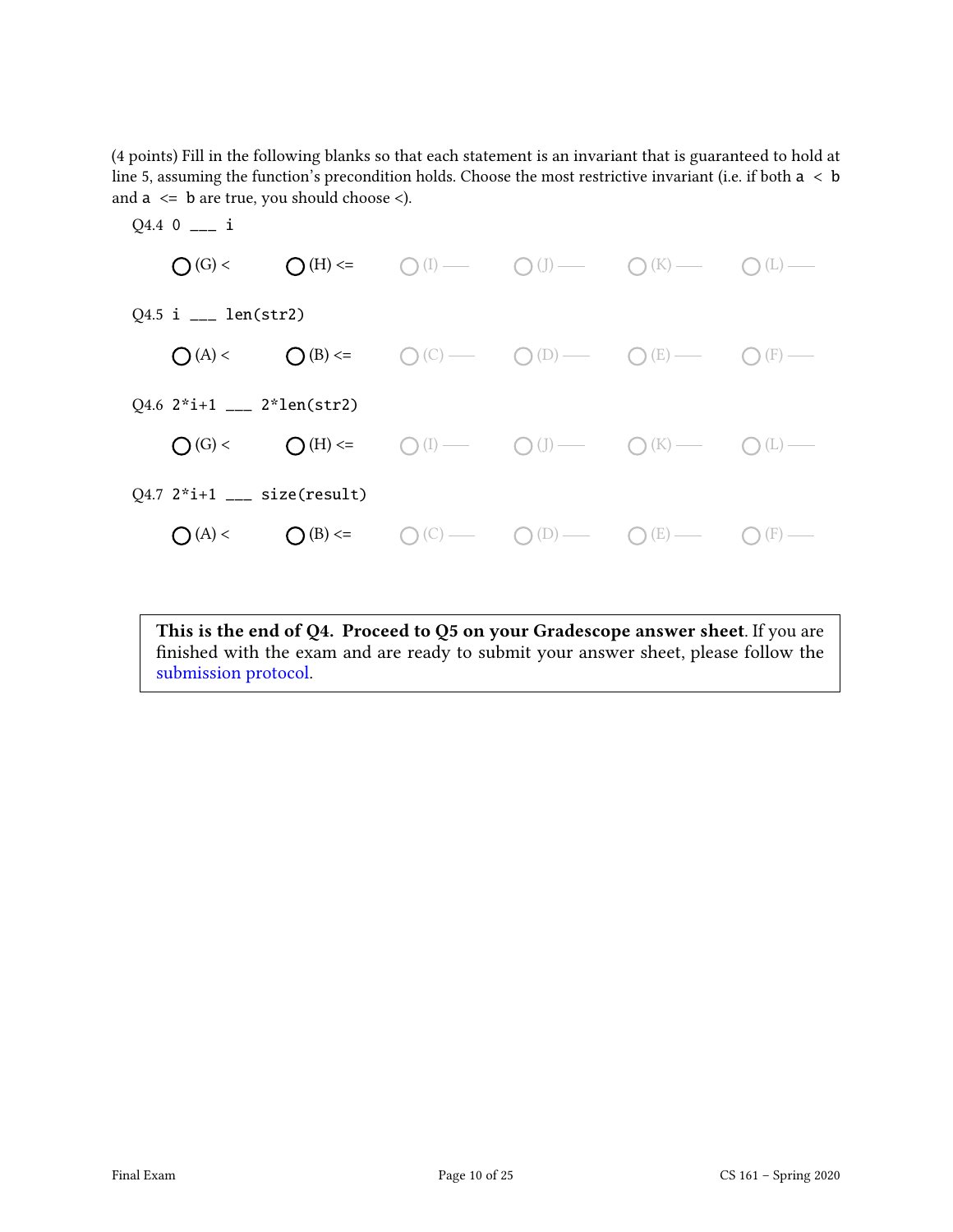#### Q5 Cauliflower Smells Really Flavorful (23 points)

califlower.com decides to defend against CSRF attacks as follows:

- 1. When a user logs in, califlower.com sets two 32-byte cookies session\_id and csrf\_token randomly with domain califlower.com.
- 2. When the user sends a POST request, the value of the csrf\_token is embedded as one of the form fields.
- 3. On receiving a POST request, califlower.com checks that the value of the csrf\_token cookie matches the one in the form.

Assume that the cookies don't have the secure, HTTPOnly, or Strict flags set unless stated otherwise. Assume that no CSRF defenses besides the tokens are implemented, and that CORS is not in use (if you don't know what that means, do not worry about it). Assume every subpart is independent.

Q5.1 (3 points) Suppose the attacker gets the client to visit their malicious website which has domain evil.com. What can they do?

| $\Box$ (A) CSRF attack against califlower.com                          | $\Box$ (D) None of the above |
|------------------------------------------------------------------------|------------------------------|
| $\Box$ (B) Change the user's csrf_token cookie $\Box$ (E) —            |                              |
| $\square$ (C) Learn the value of the session id cookie $\square$ (F) — |                              |

Q5.2 (3 points) Suppose the attacker gets the client to visit their malicious website which has domain evil.califlower.com. What can they do?

| $\Box$ (G) CSRF attack against califlower.com | $\Box$ (J) None of the above |
|-----------------------------------------------|------------------------------|
|-----------------------------------------------|------------------------------|

(H) Change the user's  $\textbf{csrf\_token}$  cookie  $\qquad \Box$  (K)

| $\Box$ (I) Learn the value of the session id cookie $\Box$ (L) – |  |
|------------------------------------------------------------------|--|
|------------------------------------------------------------------|--|

Q5.3 (3 points) Suppose the attacker gets the client to visit a page on the website xss.califlower.com that contains a stored XSS vulnerability (the website xss.califlower.com is not controlled by the attacker). What can they do?

| $\Box$ (A) CSRF attack against califlower.com              | $\Box$ (D) None of the above |
|------------------------------------------------------------|------------------------------|
| $\Box$ (B) Change the user's $\texttt{csrf\_token}$ cookie | $\Box$ (E) —                 |

| $\Box$ (C) Learn the value of the session id cookie $\Box$ (F) - |  |
|------------------------------------------------------------------|--|
|------------------------------------------------------------------|--|

Q5.4 (3 points) Suppose the csrf\_token and session\_id cookies have the HTTPOnly flag set. Suppose the attacker gets the client to visit a page on the website xss.califlower.com (the website xss.califlower.com is not controlled by the attacker) that contains a stored XSS vulnerability. What can they do?

| $\Box$ (G) CSRF attack against califlower.com                    | $\Box$ (J) None of the above |
|------------------------------------------------------------------|------------------------------|
| $\Box$ (H) Change the user's $\text{csrf\_token cookie}$         | $\Box$ (K) $\Box$            |
| $\Box$ (I) Learn the value of the session id cookie $\Box$ (L) — |                              |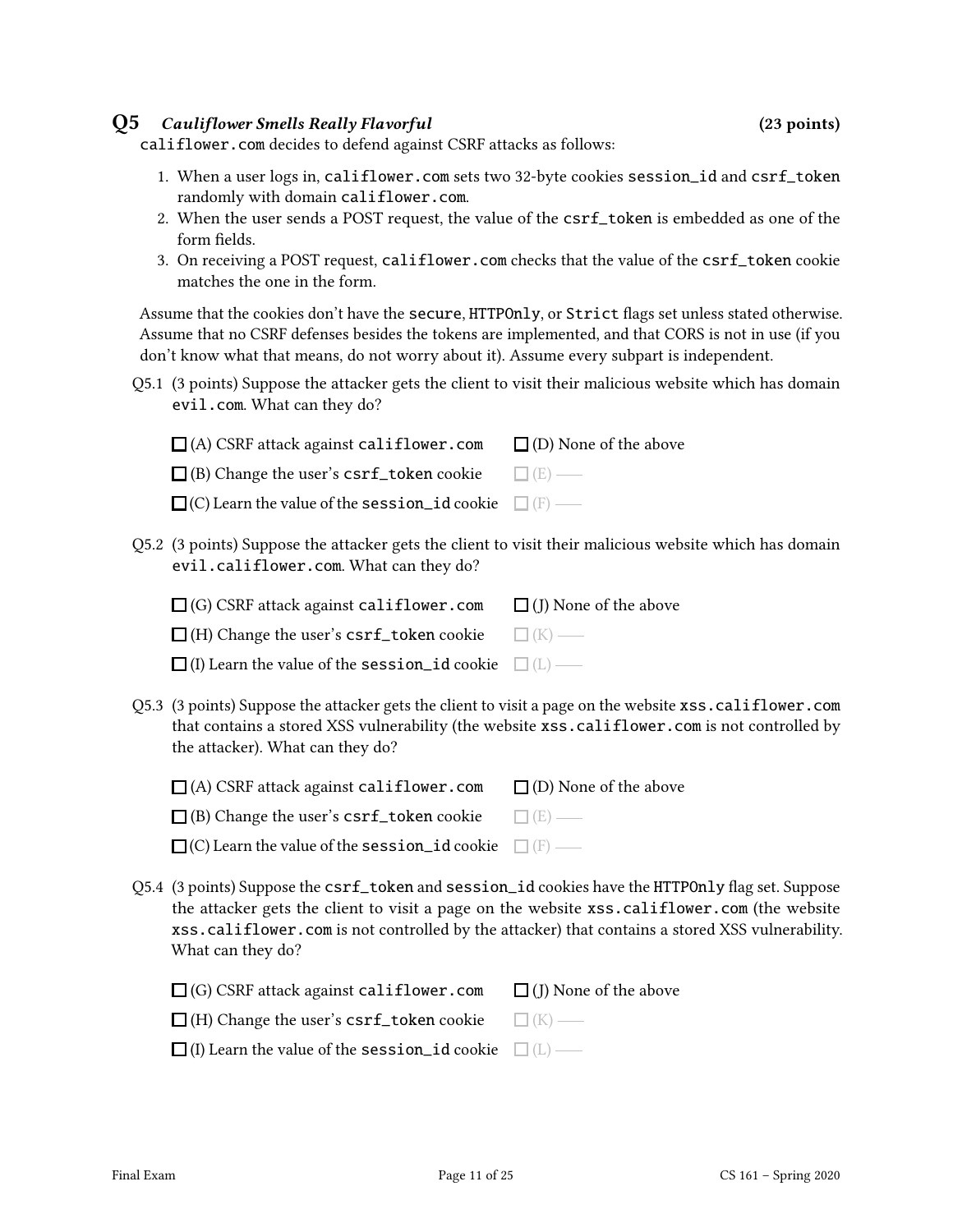Q5.5 (3 points) Suppose the attacker is on-path and observes the user make a POST request over HTTP to califlower.com. What can they do?

| $\Box$ (A) CSRF attack against califlower.com $\Box$ (D) None of the above |  |
|----------------------------------------------------------------------------|--|
| $\Box$ (B) Change the user's csrf_token cookie $\Box$ (E) —                |  |
| $\Box$ (C) Learn the value of the session id cookie $\Box$ (F) —           |  |
|                                                                            |  |

Q5.6 (3 points) Suppose the attacker is a MITM and observes the user make a POST request over HTTPS to califlower.com. What can they do?

| $\Box$ (G) CSRF attack against califlower.com                    | $\Box$ (J) None of the above |
|------------------------------------------------------------------|------------------------------|
| $\Box$ (H) Change the user's csrf_token cookie $\Box$ (K) —      |                              |
| $\Box$ (I) Learn the value of the session id cookie $\Box$ (L) — |                              |

Q5.7 (5 points) Suppose the attacker is a MITM. The victim uses HTTP and is logged into califlower.com but will not visit califlower.com at all. Describe how this attacker can successfully perform a CSRF attack against califlower.com when the user makes a single request to any website. (Hint: Remember a MITM can modify a webpage over HTTP since there are no integrity checks.)

This is the end of Q5. Proceed to Q6 on your Gradescope answer sheet. If you are nished with the exam and are ready to submit your answer sheet, please follow the [submission protocol.](#page-24-0)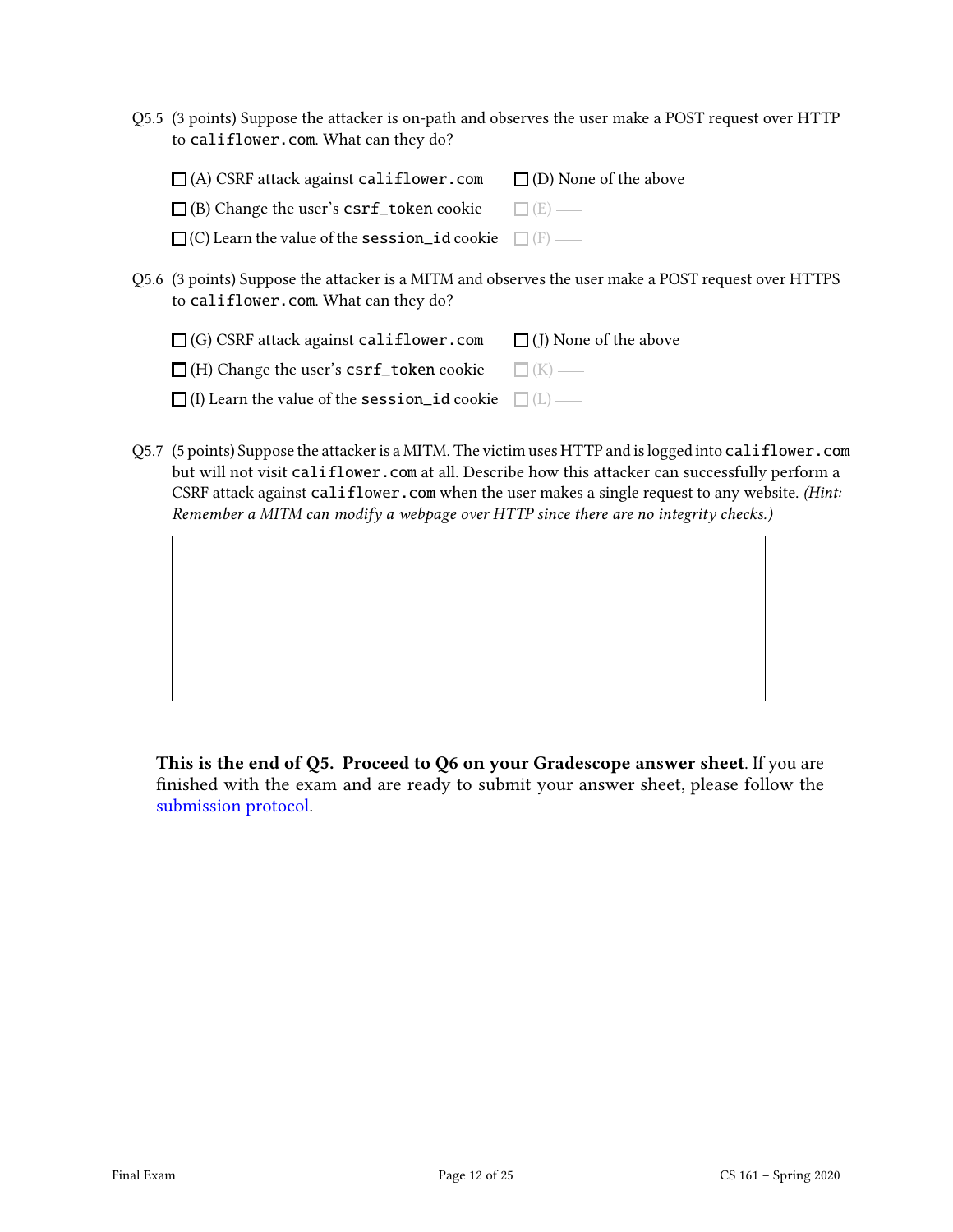#### $Q6$  I Knew UDP Was Trouble  $(22 \text{ points})$

In the following diagram, Alison is connected to the network through her local router, which is connected to the local DNS resolver, which in turn uses iterative queries to resolve domains. Ports and the random UDP ID numbers are 16 bits, and DNS queries use 53 as both the source and destination ports. Mallory is an on-path attacker, while Eve is an off-path attacker. cs161.org, .org, .com, and the root domain support DNSSEC, but taylorswift.com does not. DNS caches always start empty. Each subpart is independent.



- Q6.1 (5 points) Which of the following entities, if malicious, could poison Alison's DNS resolver's cache for taylorswift.com?
	- $\Box$  (A) Mallory
	- $\Box$  (B) Name server for .
	- $\Box$  (C) Name server for .com
	- $\Box$  (D) Name server for .org
	- $\square$ (E) Name server for taylorswift.com
	- $\Box$  (F) None of the above
- Q6.2 (5 points) Which of the following entities, if malicious, could poison Alison's DNS resolver's cache for cs161.org?
	- $\Box$  (G) Mallory
	- $\Box$  (H) Name server for .
	- $\Box$ (I) Name server for .com
	- $\Box$  (J) Name server for .org
	- $\Box$ (K) Name server for taylorswift.com
	- $\Box$  (L) None of the above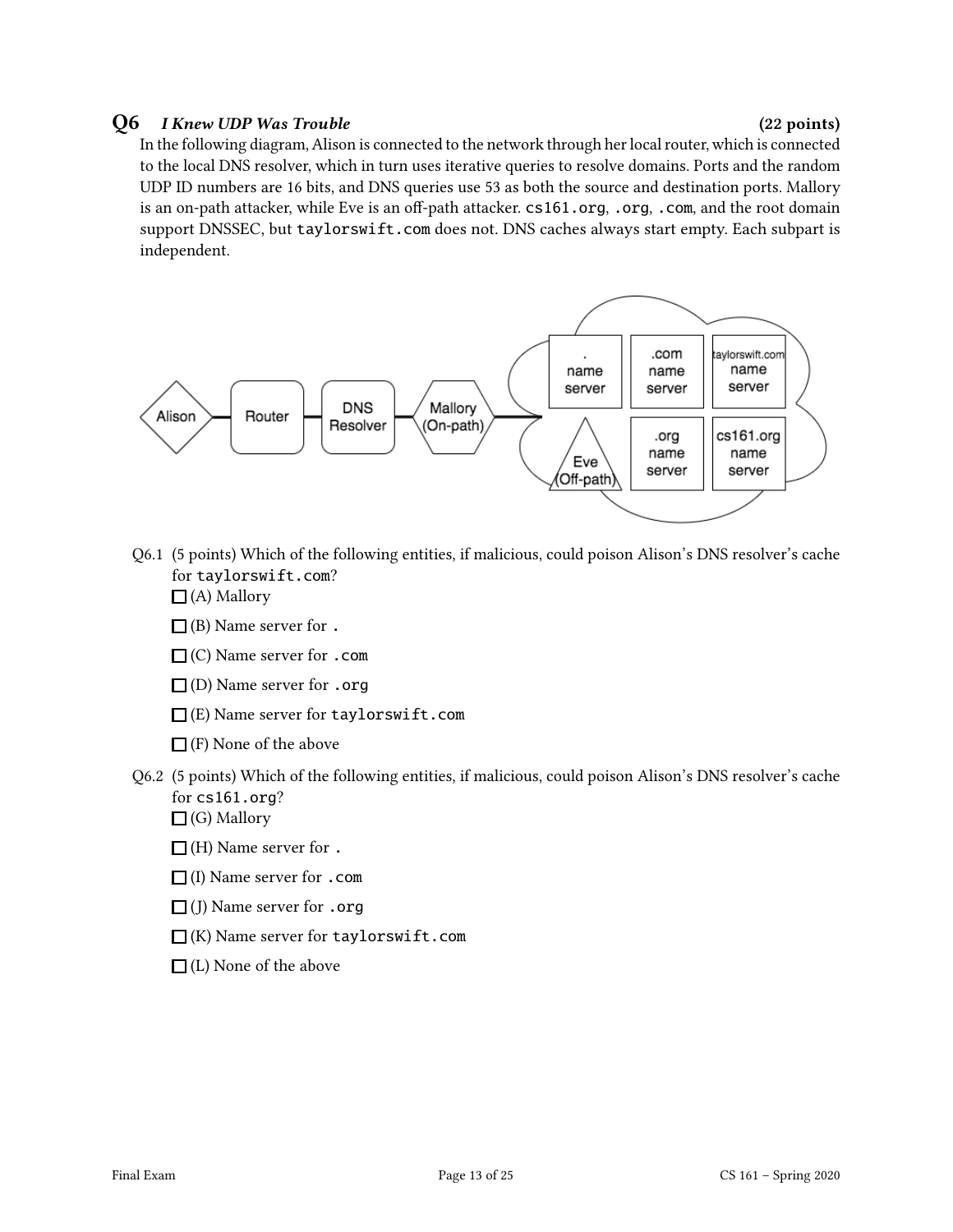- Q6.3 (4 points) Which of the following actions would be effective in preventing Mallory from having a non-negligible probability of being able to poison the cache for taylorswift.com?  $\Box$  (A) Using TLS for all DNS queries
	- (B) Using DNSSEC for taylorswift.com
	- $\Box$  (C) Using TCP instead of UDP for the DNS query
	- $\Box$ (D) Source port randomization

 $\Box$  (E) None of the above

 $\Box$ (F) —

- $Q6.4$  (4 points) Which of the following actions would be effective in preventing Eve from having a non-negligible probability of being able to poison the cache for taylorswift.com?  $\Box$  (G) Using TLS for all DNS queries
	- (H) Using DNSSEC for taylorswift.com
	- $\Box$  (I) Using TCP instead of UDP for the DNS query

 $\Box$  (J) Source port randomization

 $\Box$  (K) None of the above

 $\Box$ (L) —

- Q6.5 (4 points) Which of the following actions would be effective in preventing a malicious .com name server from having a non-negligible probability of being able to poison the cache for taylorswift.com?
	- $\Box$  (A) Using TLS for all DNS queries
	- (B) Using DNSSEC for taylorswift.com
	- $\Box$  (C) Using TCP instead of UDP for the DNS query
	- $\square$  (D) Source port randomization
	- $\Box$  (E) None of the above

 $\Box$  (F) —

This is the end of Q6. Proceed to Q7 on your Gradescope answer sheet. If you are finished with the exam and are ready to submit your answer sheet, please follow the [submission protocol.](#page-24-0)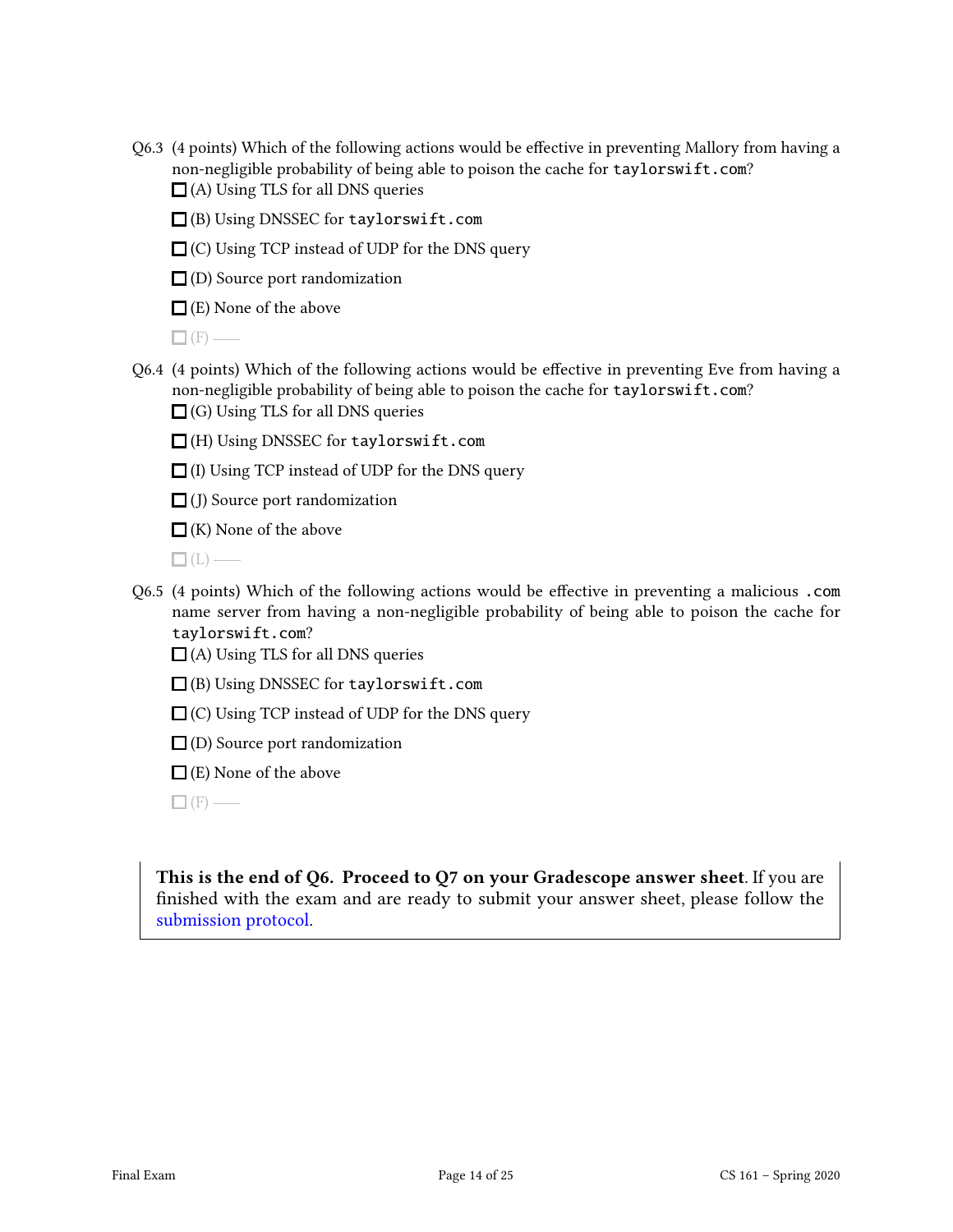### Q7 Pairing an IOT Device (28 points)

Alice wishes to pair her new IoT device and her laptop by having them exchange a symmetric key  $k$ . The devices will later use  $k$  to encrypt plaintext messages and send the ciphertexts to each other. Assume that there is a MITM on the network between the IoT device and the laptop. To defend against the MITM, Alice is considering the security of different pairing protocols. For each scenario below, select all true statements.

The "old key" refers to a symmetric key from some previous pairing. Enc(PK;  $m$ ) refers to public-key encryption of  $m$  with PK. Each subpart is independent.

 $Q7.1$  (4 points) The IoT device chooses  $k$  randomly and sends it to the laptop unencrypted over the network.

 $\Box$  (A) MITM can decrypt the messages from the IoT device to the laptop

 $\Box$  (B) MITM can decrypt the messages from the laptop to the IoT device

 $\Box$  (C) At least one of the devices could accept an attacker's key that was not an old key

 $\Box$  (D) MITM can make at least one of the devices to accept an old key

 $\square$  (E) None of the above

 $\Box$ (F) —

Q7.2 (4 points) The IoT device sends a message to the laptop asking for its public key PK. The laptop sends PK to the IoT device. The IoT device chooses  $k$  randomly and sends  $Enc(PK; k)$  to the laptop.  $\Box$  (G) MITM can decrypt the messages from the IoT device to the laptop

 $\Box$  (H) MITM can decrypt the messages from the laptop to the IoT device

 $\Box$  (I) At least one of the devices could accept an attacker's key that was not an old key

 $\Box$  (J) MITM can make at least one of the devices to accept an old key

 $\Box$  (K) None of the above

 $\Box$  (L)  $-$ 

Q7.3 (4 points) Alice manually enters the publicly-known PK of the laptop into the IoT device. The IoT device chooses  $k$  randomly and sends  $Enc(PK; k)$ , to the laptop.

 $\Box$ (A) MITM can decrypt the messages from the IoT device to the laptop

 $\Box$ (B) MITM can decrypt the messages from the laptop to the IoT device

- $\Box$  (C) At least one of the devices could accept an attacker's key that was not an old key
- $\Box$  (D) MITM can make at least one of the devices to accept an old key
- $\Box$  (E) None of the above

 $\Box$  (F) —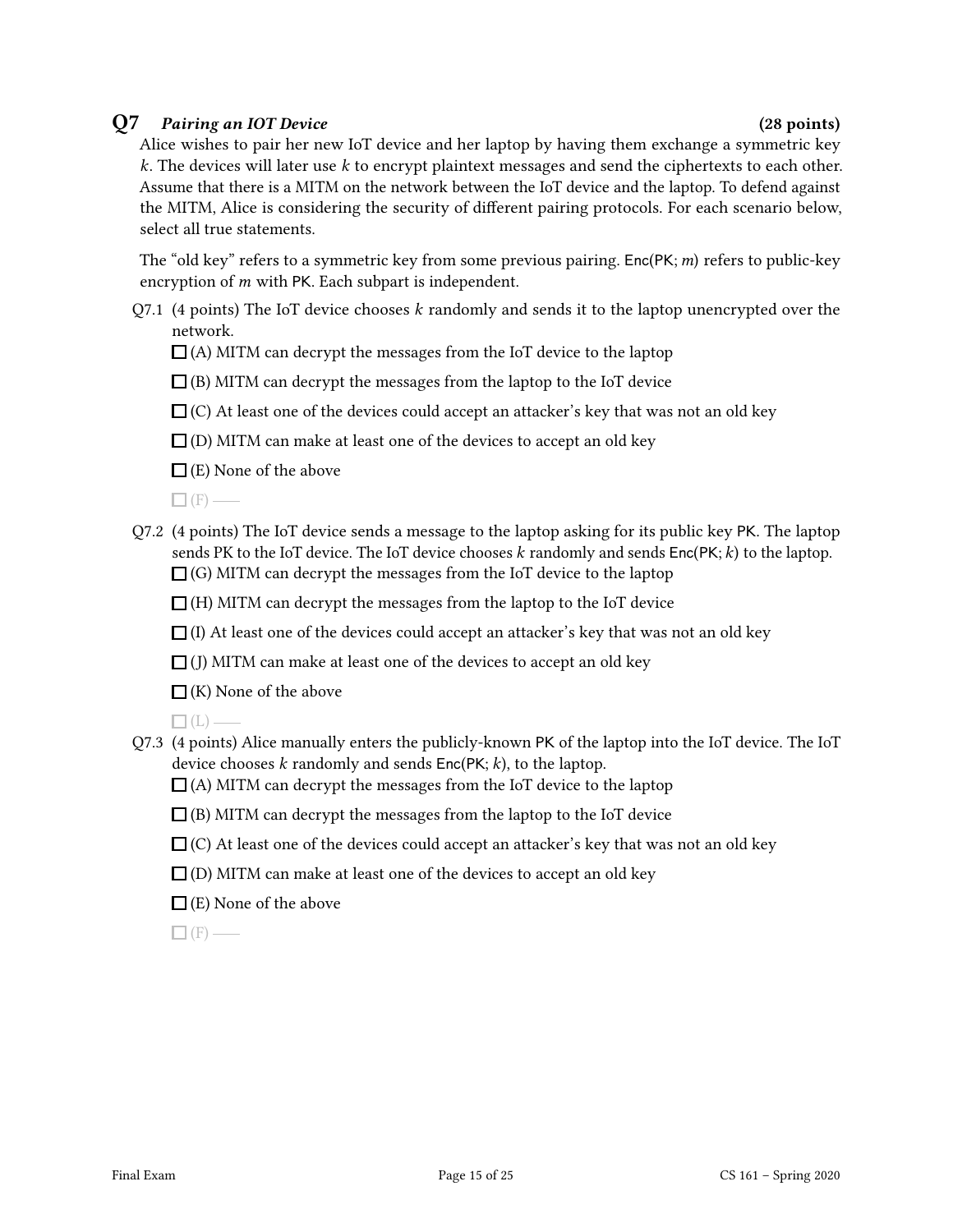- Q7.4 (4 points) Alice manually enters the publicly-known PK of the laptop into the IoT device, and the publicly-known verification key of the IoT device into the laptop. The IoT device chooses  $k$ randomly, computes  $Enc(PK; k)$ , and sends this ciphertext to the laptop along with a signature of the ciphertext from the IoT device. The laptop verifies the signature and rejects the key if the signature fails.
	- $\Box$  (G) MITM can decrypt the messages from the IoT device to the laptop

 $\Box$  (H) MITM can decrypt the messages from the laptop to the IoT device

- $\Box$  (I) At least one of the devices could accept an attacker's key that was not an old key
- $\Box$  (J) MITM can make at least one of the devices to accept an old key
- $\Box$  (K) None of the above

 $\Box$ (L) —

- Q7.5 (4 points) The IoT device and the laptop run Diffie-Hellman key exchange to agree on the symmetric key.
	- $\Box$  (A) MITM can decrypt the messages from the IoT device to the laptop
	- $\Box$  (B) MITM can decrypt the messages from the laptop to the IoT device
	- $\Box$  (C) At least one of the devices could accept an attacker's key that was not an old key
	- $\Box$  (D) MITM can make at least one of the devices to accept an old key
	- $\Box$  (E) None of the above
	- $\Box$  (F) -
- $Q7.6$  (4 points) Alice manually enters the verification key of the IoT device into the laptop. The IoT device and the laptop run Diffie-Hellman key exchange to agree on  $k$ . The IoT device signs its DH public key and sends it with a signature to the laptop as part of this exchange. The laptop verifies the signature and rejects the key if the signature fails.
	- $\Box$  (G) MITM can decrypt the messages from the IoT device to the laptop
	- $\Box$  (H) MITM can decrypt the messages from the laptop to the IoT device
	- $\Box$  (I) At least one of the devices could accept an attacker's key that was not an old key
	- $\Box$  (J) MITM can make at least one of the devices to accept an old key
	- $\Box$  (K) None of the above
	- $\Box$ (L)  $-$
- Q7.7 (4 points) The IoT device and the laptop run Diffie-Hellman key exchange to agree on  $k$ . Additionally, the IoT device displays the hash of the resulting symmetric key, which Alice inputs into the laptop. The laptop hashes its copy of the symmetric key and rejects the key if the hashes don't match.  $\Box$  (A) MITM can decrypt the messages from the IoT device to the laptop
	- $\Box$  (B) MITM can decrypt the messages from the laptop to the IoT device
	- $\Box$  (C) At least one of the devices could accept an attacker's key that was not an old key
	- $\Box$  (D) MITM can make at least one of the devices to accept an old key
	- $\Box$  (E) None of the above

 $\Box$ (F) —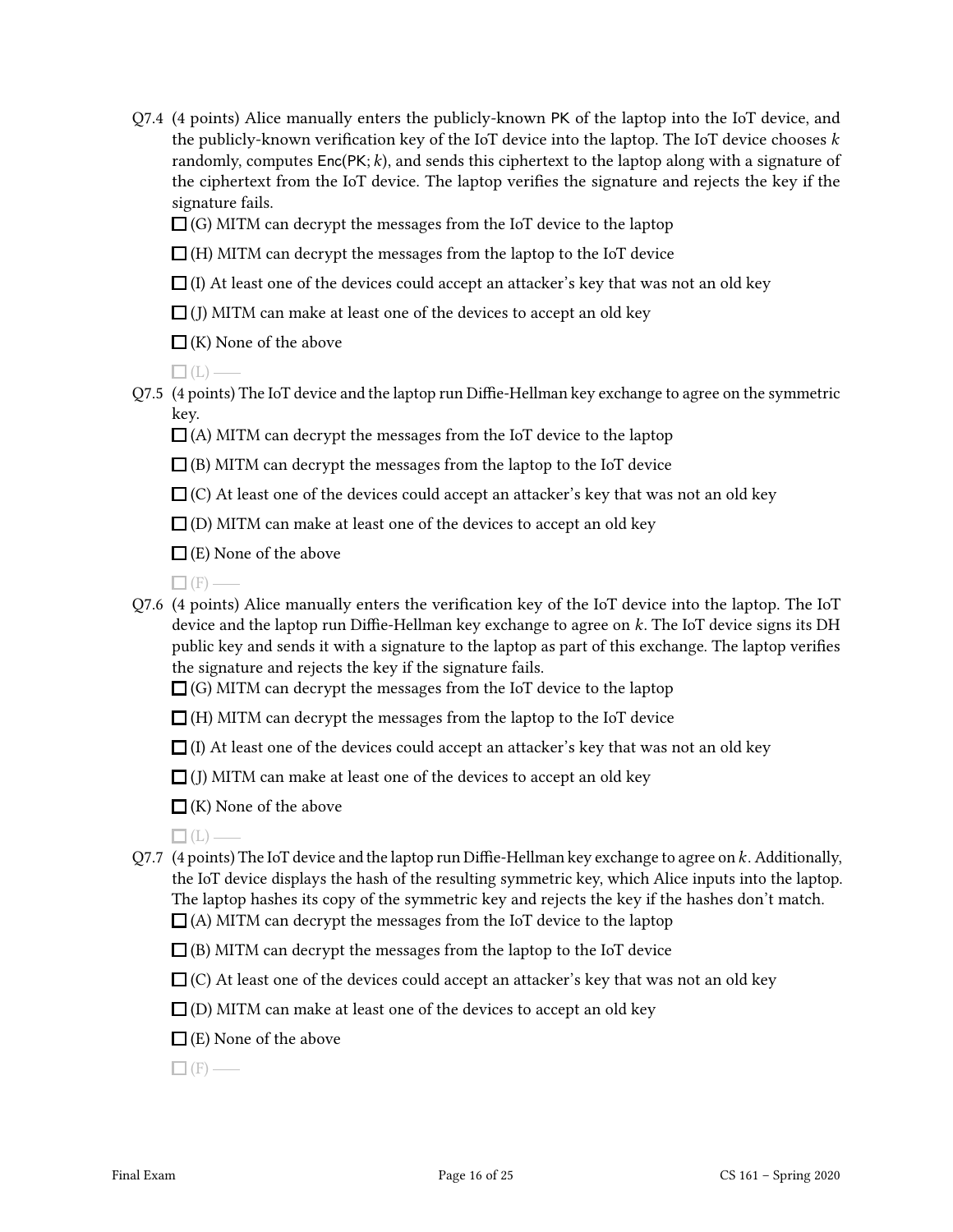This is the end of Q7. Proceed to Q8 on your Gradescope answer sheet. If you are nished with the exam and are ready to submit your answer sheet, please follow the [submission protocol.](#page-24-0)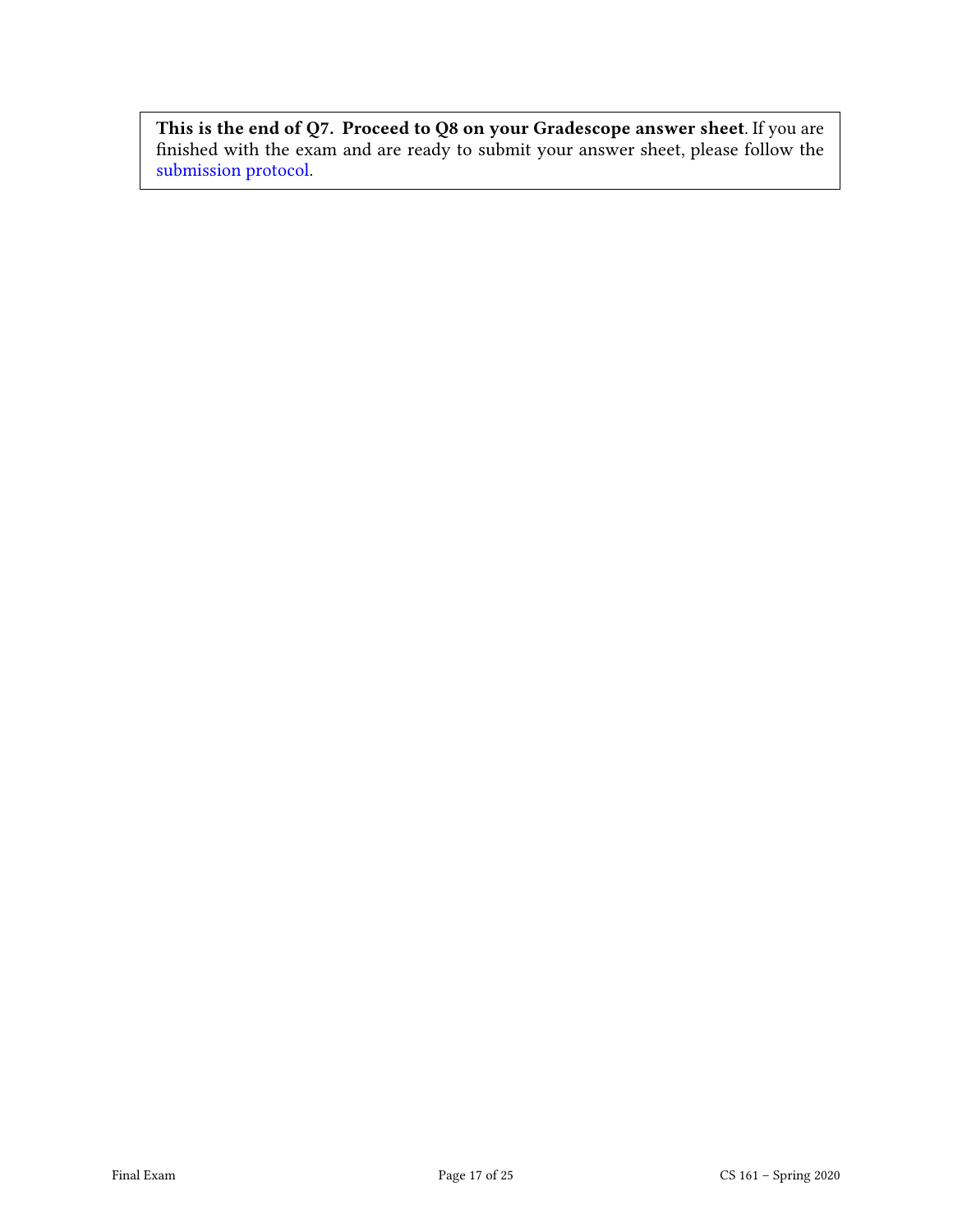#### Q8 SQL Enumeration (21 points)

Alice runs a computing cluster. When a user wants to execute some job \$job, they visit:

#### https://alice.com/execute?job=\$job

Alice's server locally stores a SQL table named dns:

| ТP          | hostname       | jobs                                 |
|-------------|----------------|--------------------------------------|
| 10.120.2.4  |                | gpus.alice.com matrix-multiplication |
| 10.120.2.75 | cpu1.alice.com | matrix-addition                      |
| 10.120.2.6  | cpu2.alice.com | matrix-addition                      |
|             |                |                                      |

Upon receiving a request, Alice's server makes the following SQL query:

SELECT IP, hostname FROM dns WHERE jobs='\$job' ORDER BY RAND() LIMIT 1

where \$job is copied from the request parameter. This SQL query finds all hosts in dns whose jobs field equals the string \$job, and randomly returns one of them. If successful, the job is sent to the specified IP, and the following webpage is returned:

Successfully launched job on hostname!

Otherwise an error code is returned. hostname is copied from the SQL query result.

Q8.1 (3 points) What type of attack is the server vulnerable to?

 $\bigcap$  (A) SQL injection

 $\bigcap$  (B) ROP attack

(C) CSRF attack

 $\bigcap$  (D) Path traversal attack

 $\bigcap$  (E) None of the above

Q8.2 (5 points) Mallory wants to learn all of the hostnames in the dns table. She will repeatedly load https://alice.com/execute?job=\$job with a specially chosen value for \$job (the same value every time). Specify a value she could use so that with enough repetitions, she will learn all of the hostnames.

 $\bigcap(G)$  (G)  $\bigcap(H)$   $\bigcap(I)$   $\bigcap(I)$   $\bigcap(I)$   $\bigcap(K)$   $\bigcap(I)$   $\bigcap(L)$   $\bigcap(I)$ 

 $\bigcap$  (F) —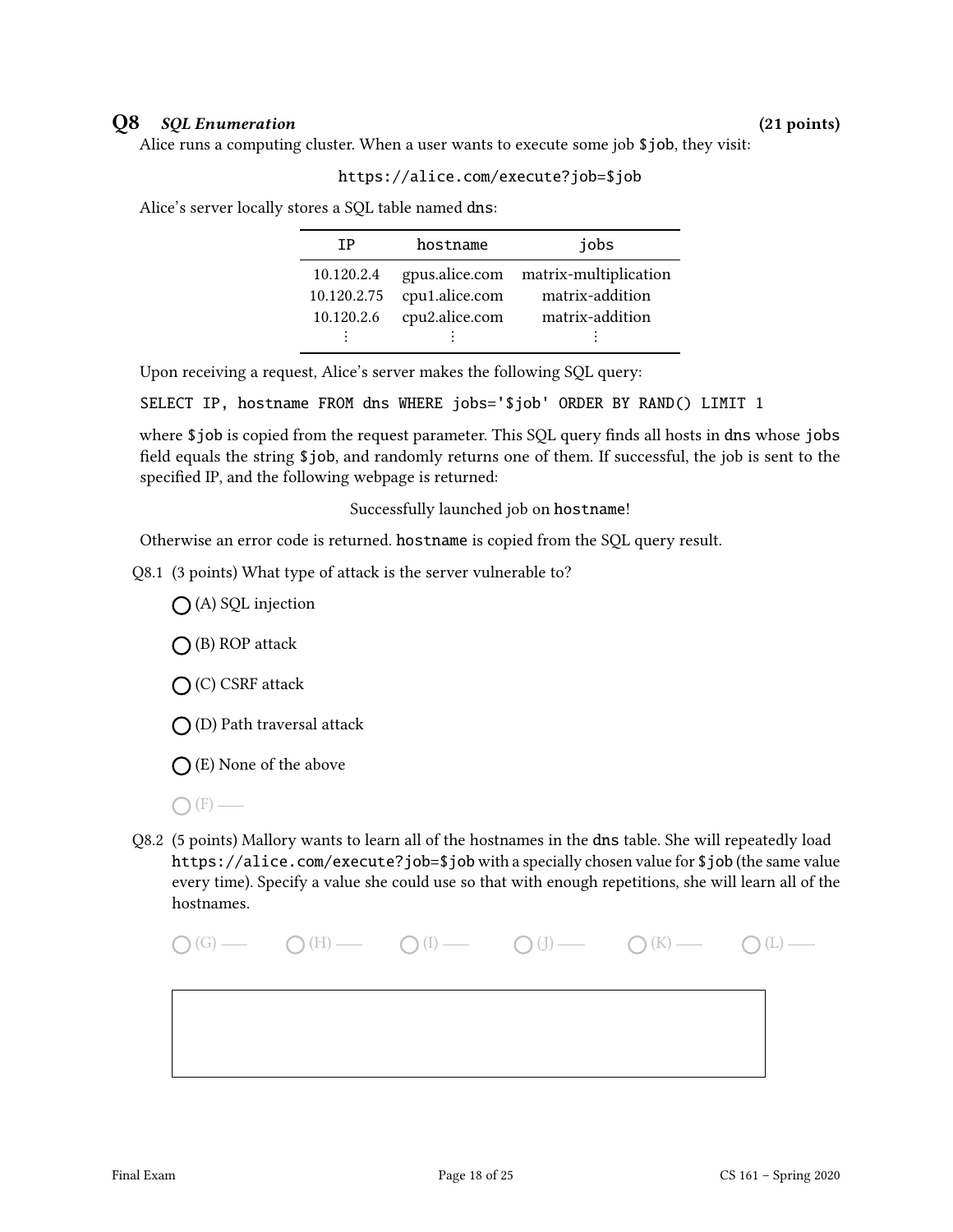Q8.3 (5 points) Alice catches on to Mallory's exploit and decides to escape some special characters. In particular, the characters ' ( ) < > are all escaped with a backslash (i.e.,  $\setminus$ ) before the query is executed.

TRUE OR FALSE: Despite the escaping, it is still possible to choose a value for \$job that meets the requirement of the previous part. If you choose true, show such a value; if you choose false, explain why it's no longer possible.

 $\bigcap (A)$  True  $\bigcap (B)$  False  $\bigcap (C)$   $\longrightarrow$   $\bigcap (D)$   $\longrightarrow$   $\bigcap (E)$   $\longrightarrow$   $\bigcap (F)$   $\longrightarrow$ 

Q8.4 (3 points) Instead of escaping, Alice modifies the server to check that \$job contains only letters (az), dashes (-), quotes ('), and/or spaces ( ). If \$job contains any other character, it rejects the request without making any SQL queries. Assume that the server's code includes the entire response from the SQL query in the web page for debugging purposes.

True or False: It is possible to choose a value for \$job that will let Mallory learn all hostnames that can handle a matrix-addition job in a single visit to the web page. If you choose true, show such a value; if you choose false, explain why it's no longer possible. (Hint: -- starts a SQL comment. Assume that it does not need to be preceded or followed by a space.)

|  |  | $\bigcirc$ (G) True $\bigcirc$ (H) False $\bigcirc$ (I) $\longrightarrow$ $\bigcirc$ (J) $\longrightarrow$ $\bigcirc$ (K) $\longrightarrow$ $\bigcirc$ (L) $\longrightarrow$ |  |
|--|--|------------------------------------------------------------------------------------------------------------------------------------------------------------------------------|--|
|  |  |                                                                                                                                                                              |  |
|  |  |                                                                                                                                                                              |  |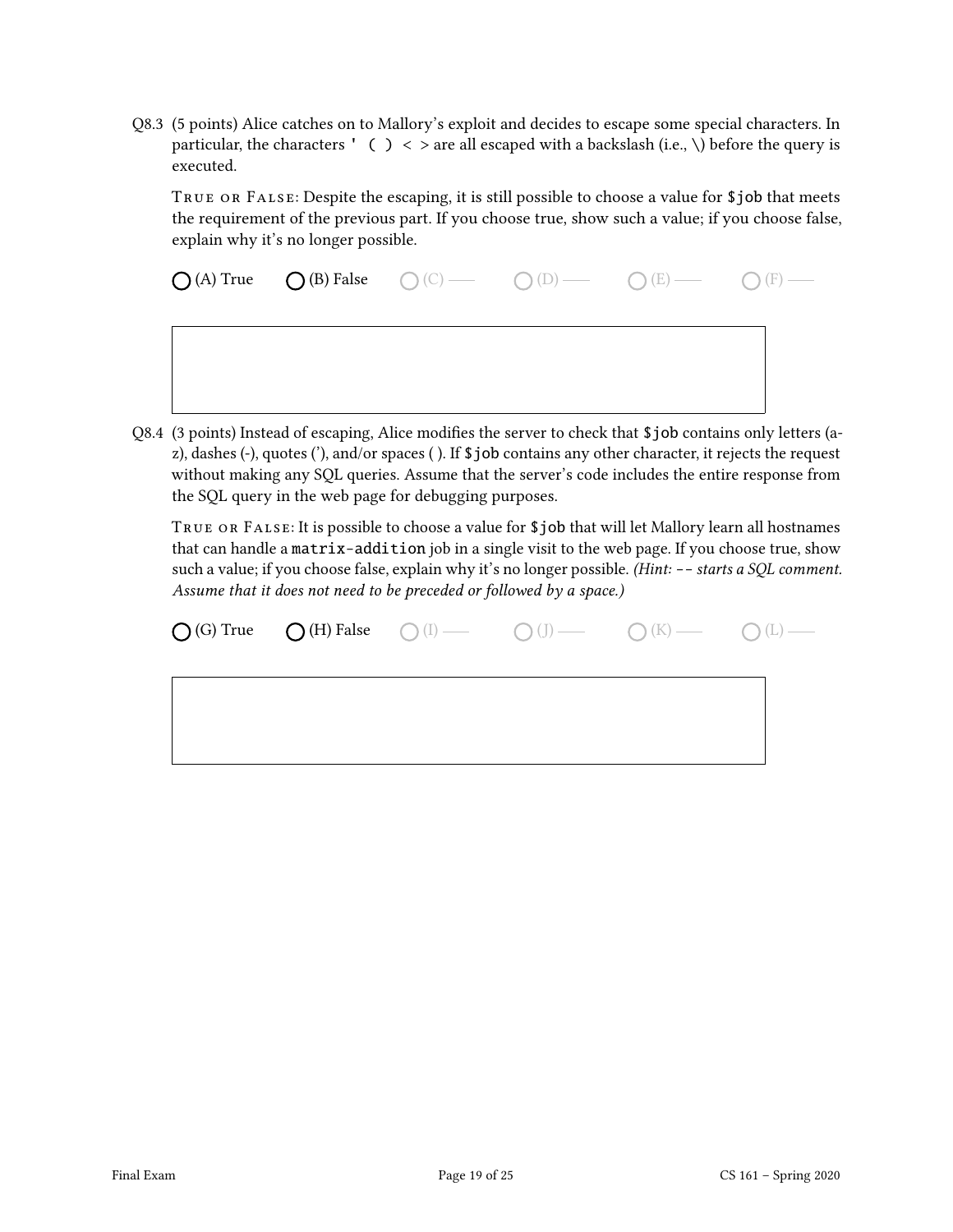Q8.5 (5 points) Instead of the checks in the previous part, Alice implements a simple filter on the value of \$job:

|  | $1$ def sanitize (job):                                         |
|--|-----------------------------------------------------------------|
|  | 2 iob = job.replace('--', '') // Deletes all occurrences of $-$ |
|  | $3 $ job = job.replace(';', '') // Deletes all occurrences of ; |
|  | 4 return job                                                    |

After calling sanitize, she checks that the result contains only letters (a-z), dashes (-), quotes ('), and spaces ( ), then uses it in the SQL query.

True or False: It is still possible to choose a value for \$job that will let Mallory learn all hostnames that can handle a matrix-addition job in a single visit to the web page. If you choose true, show such a value; if you choose false, explain why it's no longer possible.

|  | $\bigcirc$ (A) True $\bigcirc$ (B) False $\bigcirc$ (C) — $\bigcirc$ (D) — $\bigcirc$ (E) — $\bigcirc$ (F) — |  |
|--|--------------------------------------------------------------------------------------------------------------|--|
|  |                                                                                                              |  |
|  |                                                                                                              |  |
|  |                                                                                                              |  |

This is the end of Q8. Proceed to Q9 on your Gradescope answer sheet. If you are nished with the exam and are ready to submit your answer sheet, please follow the [submission protocol.](#page-24-0)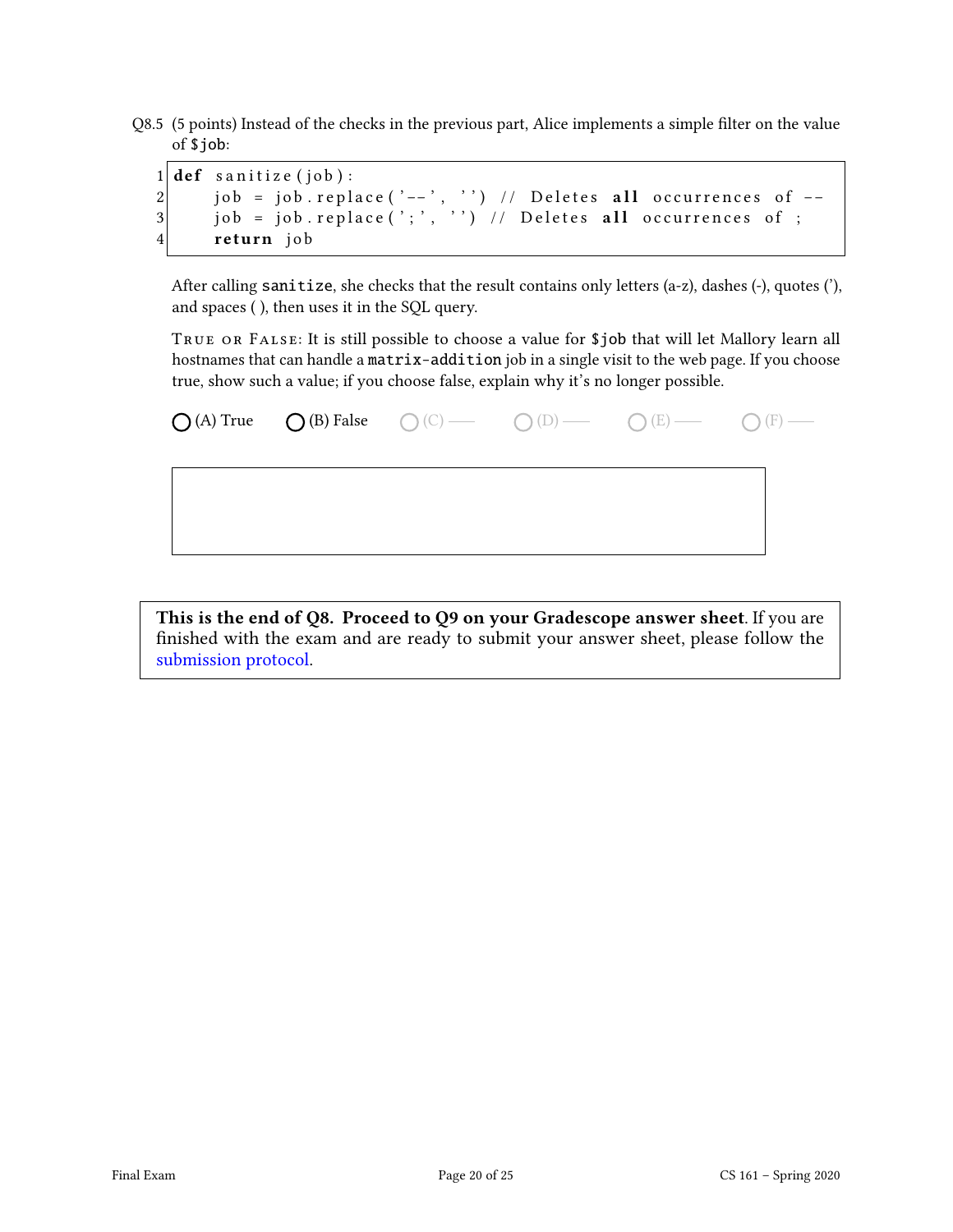### Q9 Memory Safe and Sound (33 points)

Taylor Swift is hacking into Big Machine Records to retrieve the copies of her masters. She has a 39-byte long string of shellcode that will grant her access to their system. After some GDB debugging, she discovers that at line 10 of main, the RIP of main is stored at address 0xbfaecf84.

Assume a 32-bit x86 architecture with null-terminated stack canaries, but no W^X bit or ASLR. Local variables are pushed onto the stack in the order that they are declared, and there are no exception handlers or saved registers. Recall that x86 stores 32-bit words in little-endian format, meaning that the least significant byte is stored first in memory (at the lowest/smallest address), and the most significant byte is stored last.

```
1 void the Other Side Of The (int ** this) {
2 char better_than [40]; // And I don't know how it
3 gets (better_than + ** this);
4}
5
6 int main () {
7 \mid int fearless = 0; \mid // Base 10 (Decimal)
8 int deluxe = 0x30415278; // Base 16 (Hex)
9 char door [8];
10
11 f g ets (door, 5, stdin); // It's safe if we use f gets, right?
12 the Other Side Of The (door);
13
14 return 0;
15}
```
(5 points) Fill in the numbered blanks for this incomplete stack diagram. Each box in the diagram represents 4 bytes. Each blank is worth 1 point.

| rip                       |
|---------------------------|
| $\overline{\mathsf{sfp}}$ |
| canary                    |
| (1)                       |
| $\overline{(2)}$          |
| $\overline{(3)}$          |
| $\overline{(4)}$          |
| $\overline{(5)}$          |
| rip                       |
| sfp                       |
| canary                    |
| better than               |
| $\ddot{\cdot}$            |
| better than               |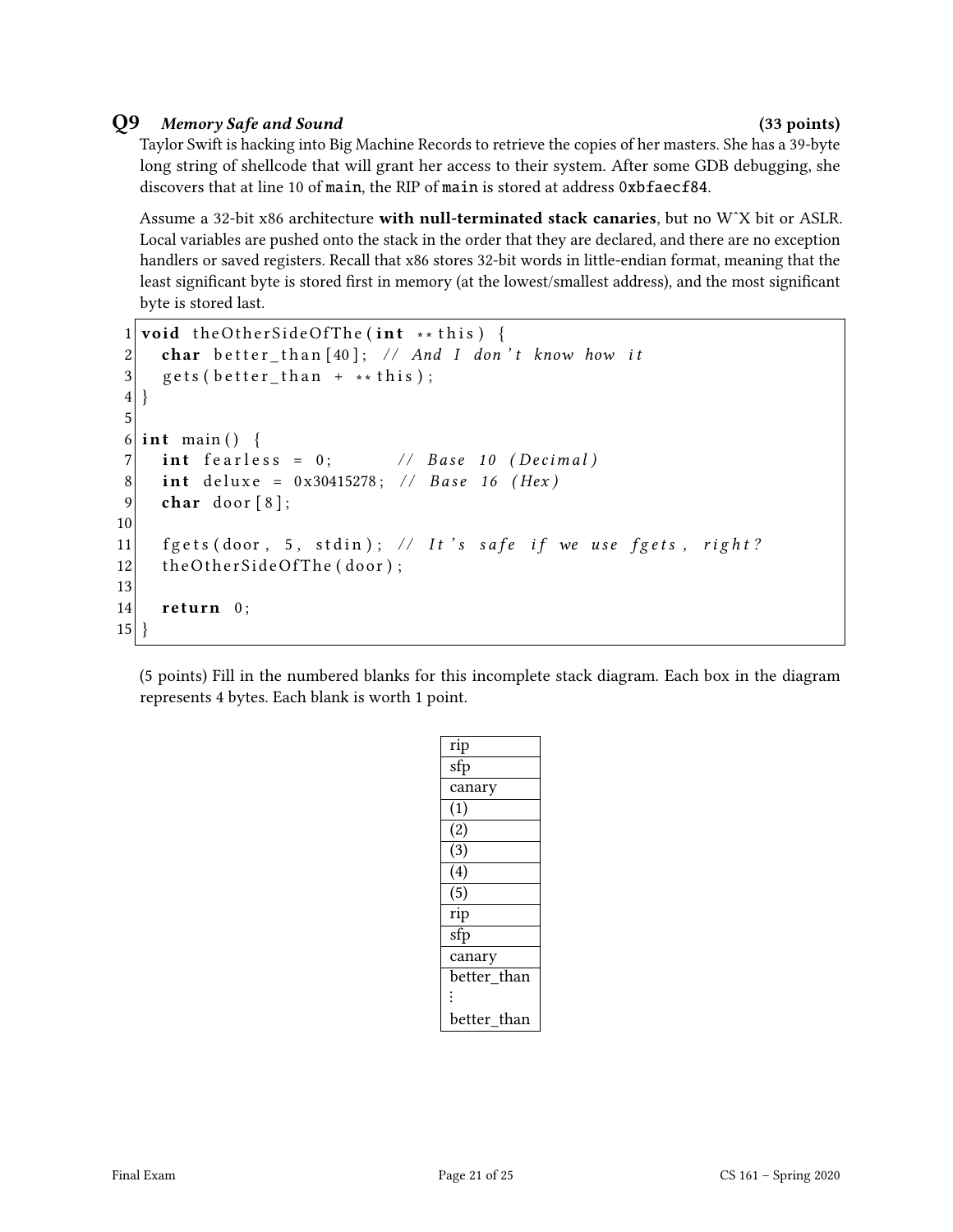| Q9.1 Blank (1)                                                                    |                        |                              |                                        |
|-----------------------------------------------------------------------------------|------------------------|------------------------------|----------------------------------------|
| $\bigcap$ (A) canary                                                              | $\bigcap$ (C) deluxe   |                              | $\bigcap$ (E) & door                   |
| $\bigcap$ (B) fearless                                                            | $\bigcap$ (D) & deluxe |                              | $\bigcap$ (F) door                     |
| Q9.2 Blank (2)                                                                    |                        |                              |                                        |
| (G) canary                                                                        | $\bigcap$ (I) deluxe   |                              | $\bigcap$ (K) &door                    |
| $\bigcap$ (H) fearless                                                            | $\bigcirc$ (J) &deluxe |                              | $\bigcap (L)$ door                     |
| Q9.3 Blank (3)                                                                    |                        |                              |                                        |
| $\bigcap$ (A) canary                                                              | $\bigcap$ (C) deluxe   |                              | $\bigcap (E)$ &door                    |
| $\bigcap$ (B) fearless                                                            | $\bigcap$ (D) & deluxe |                              | $\bigcap$ (F) door                     |
| Q9.4 Blank (4)                                                                    |                        |                              |                                        |
| (G) canary                                                                        | $\bigcirc$ (I) deluxe  |                              | $\bigcirc$ (K) & door                  |
| $\bigcap$ (H) fearless                                                            | $\bigcirc$ (J) &deluxe |                              | $O(L)$ door                            |
| Q9.5 Blank (5)                                                                    |                        |                              |                                        |
| (A) canary                                                                        | $\bigcirc$ (C) deluxe  |                              | $\bigcirc$ (E) &door                   |
| $\bigcap$ (B) fearless                                                            | $\bigcap$ (D) & deluxe |                              | $\bigcap$ (F) door                     |
| Q9.6 (5 points) What type of vulnerabilit( $y$ /ies) are present in this code?    |                        |                              |                                        |
| $\Box$ (G) Buffer overflow                                                        |                        |                              | $\Box$ (J) Format string vulnerability |
| $\Box$ (H) Off-by-one                                                             |                        | $\Box$ (K) Race condition    |                                        |
| $\Box$ (I) Integer overflow                                                       |                        | $\Box$ (L) None of the above |                                        |
| Q9.7 (4 points) In which lines do the vulnerabilit( $y$ /ies) in this code occur? |                        |                              |                                        |
| $\Box$ (A) Line 2                                                                 |                        | $\Box$ (D) Line 11           |                                        |
| $\Box$ (B) Line 3                                                                 |                        | $\Box$ (E) None of the above |                                        |
| $\Box$ (C) Line 9                                                                 |                        | $(F)$ —                      |                                        |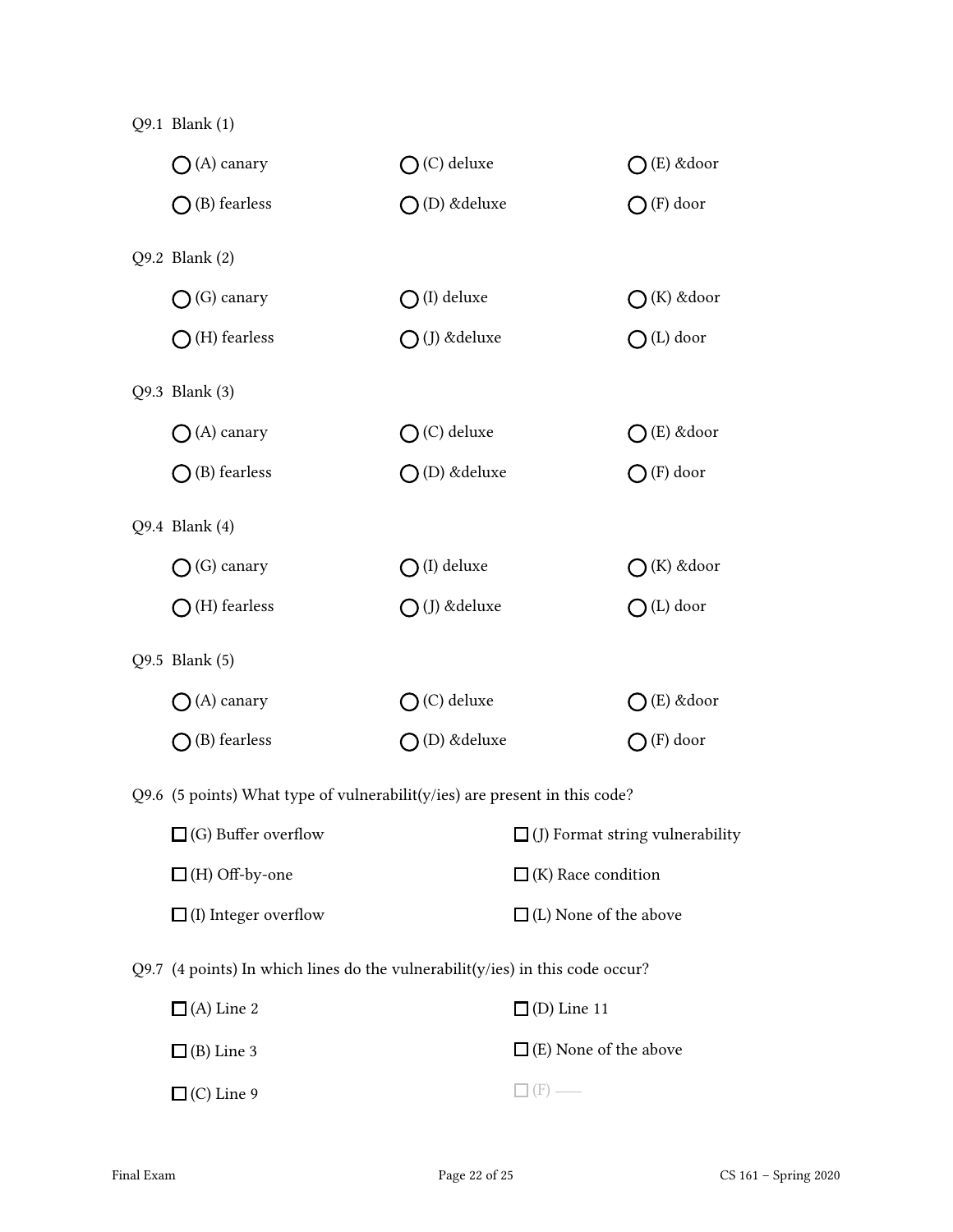#### Q9.8 (12 points) What should Taylor enter to fgets() on line 11?

|  | $\bigcirc$ (G) $\qquad \bigcirc$ (H) $\qquad \bigcirc$ (I) $\qquad \bigcirc$ (I) $\qquad \bigcirc$ (I) $\qquad \bigcirc$ (K) $\qquad \bigcirc$ (L) $\qquad \qquad$ |  |
|--|--------------------------------------------------------------------------------------------------------------------------------------------------------------------|--|
|  |                                                                                                                                                                    |  |
|  |                                                                                                                                                                    |  |

Q9.9 (7 points) What should Taylor input into the gets() on line 3 to execute the shellcode? Use Python syntax. Assume that SHELLCODE holds the bytes of her shellcode, NOP holds the code for a one-byte no-op instruction, and GARBAGE represents an arbitrary byte whose value does not matter. You can write constants using hex (e.g., 0xFF or 0xA02200FC). For instance,  $2*NOP + 4*GARBAGE +$ SHELLCODE would represent two no-op bytes, followed by four irrelevant bytes, followed by her 39-byte shellcode.

|  | $\bigcirc (A) \longrightarrow \bigcirc (B) \longrightarrow \bigcirc (C) \longrightarrow \bigcirc (D) \longrightarrow \bigcirc (E) \longrightarrow \bigcirc (F) \longrightarrow$ |  |
|--|---------------------------------------------------------------------------------------------------------------------------------------------------------------------------------|--|
|  |                                                                                                                                                                                 |  |
|  |                                                                                                                                                                                 |  |

This is the end of  $Q9$ . You have reached the end of the exam. If you are finished with the exam and are ready to submit your answer sheet, please follow the [submission](#page-24-0) [protocol.](#page-24-0)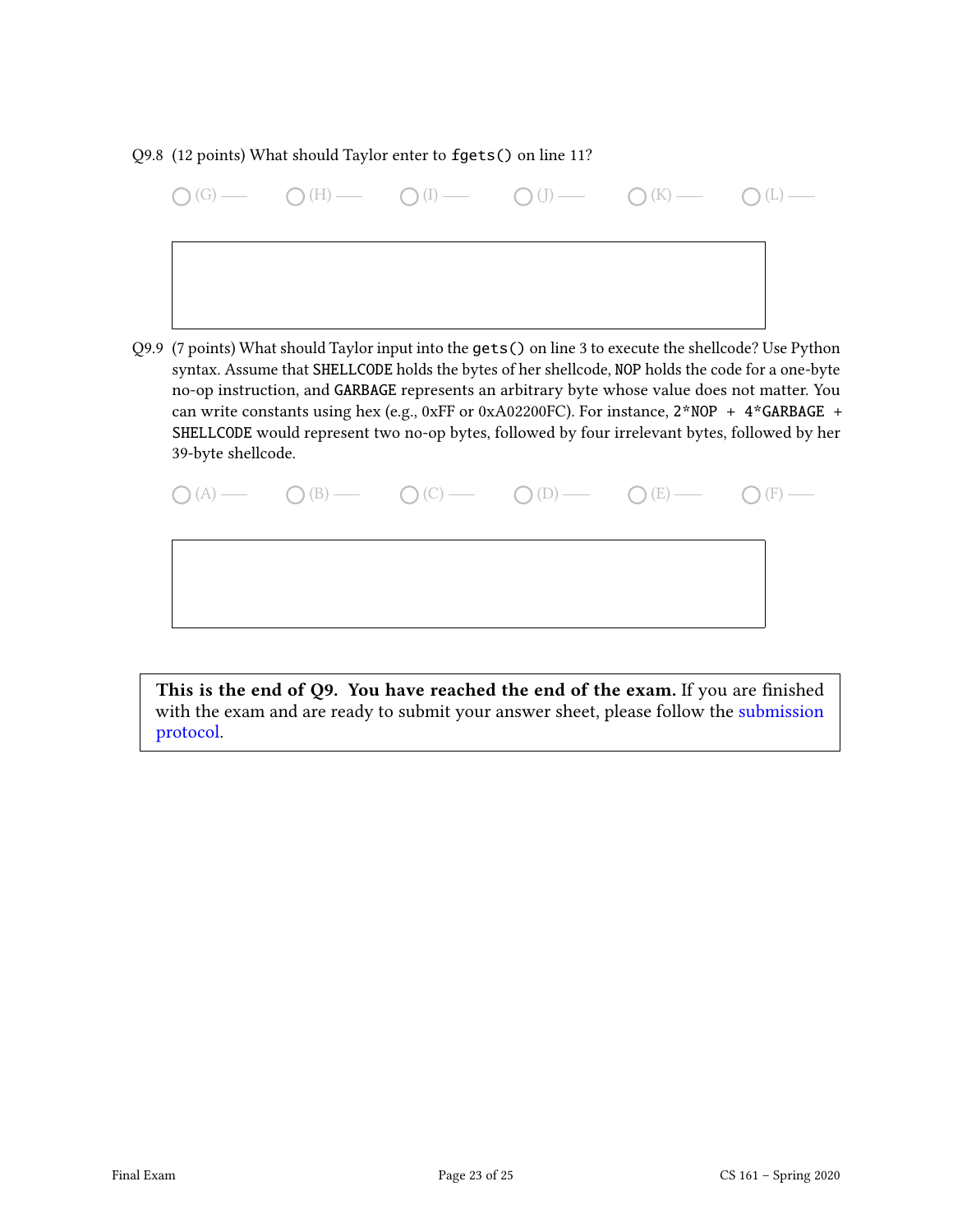## Selected C Manual Pages

char \*gets(char \*s);

gets() reads a line from stdin into the buffer pointed to by s until either a terminating newline or EOF, which it replaces with a null byte  $('0')$ .

char \*fgets(char \*s, int size, FILE \*stream);

fgets() reads in at most one less than size characters from stream and stores them into the buffer pointed to by s. Reading stops after an EOF or a newline. If a newline is read, it is stored into the buffer. A terminating null byte (' $\setminus 0'$ ) is stored after the last character in the buffer.